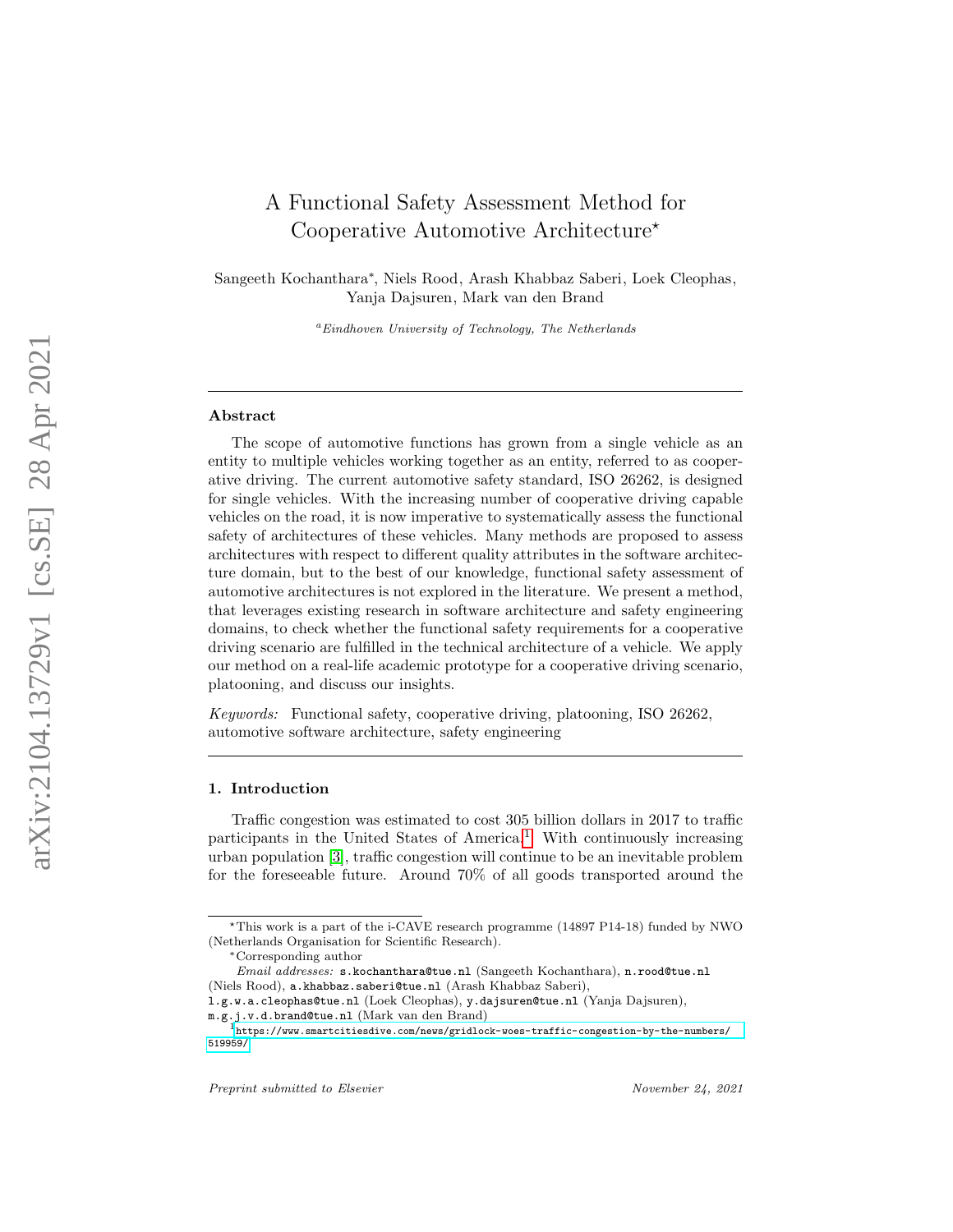United States are moved by trucks, and the lion's share of the cost for operating trucks comprises fuel costs and driver salary [\[53\]](#page-28-0). One potential solution to reduce traffic congestion and such operational costs is *cooperative driving*.

Cooperative driving refers to the collective optimization of the traffic participants' behavior by sharing information using wireless communication such as a peer-to-peer network or via other actors like the cloud [\[40\]](#page-28-1). Cooperative driving can improve traffic efficiency, reduces cost, and increases comfort [\[19,](#page-26-0) [33,](#page-27-0) [39\]](#page-28-2). It is one of the 54 trends shaping the technology market, according to market research.[2](#page-1-0) In the year 2020 alone, 10.46 million new vehicles, with some form of cooperative driving capabilities, are projected to hit the roads.[3](#page-1-1) With millions of cooperative driving capable vehicles on roads, the safety of these vehicles needs urgent attention.[4](#page-1-2)

A majority of the cooperative driving functionalities are achieved by determining a vehicle's behavior for optimal traffic behavior according to the information received from other traffic participants. Such optimal behaviors are achieved (partially or fully) using software-controlled steering, acceleration, and braking [\[17\]](#page-26-1). Therefore, any problem in the software can lead to catastrophic effects not only to the vehicle itself but also to other traffic participants. To avoid such events, cooperative driving systems are designed to operate in case of failure or fail safely.

The current guidelines to ensure the safety of automotive systems (and their architecture) are provided by ISO 26262:2018 - a product development standard for the automotive domain [\[28\]](#page-27-1). The ISO 26262 standard offers systematic methods from the safety engineering domain to identify safety requirements. Any automotive software architecture that fulfills these safety requirements is deemed safe-by-design.

ISO 26262 standard neither considers cooperative driving nor prescribes methods for architecture assessment. The standard is designed for single vehicles and does not include a cooperative perspective in which a set of vehicles is seen as a single entity [\[34,](#page-27-2) [37\]](#page-27-3). This can mean that a low-risk safety requirement from a single-vehicle perspective can have catastrophic effects on other cooperating vehicles [\[39\]](#page-28-2). To create a functionally safe architecture from a cooperative perspective, existing studies have extended the standard guidelines [\[31,](#page-27-4) [45\]](#page-28-3) or presented an architecture framework [\[39\]](#page-28-2). Yet, checking the safety of software architecture of an existing vehicle for cooperative driving, remains an open question.

ISO 26262 standard does not prescribe methods to assess the functional safety of automotive architecture. Many approaches to assess architectures with respect to quality attributes have emerged in the software architecture domain in the past three decades  $[4, 20, 30, 6, 8, 51, 10, 22]$  $[4, 20, 30, 6, 8, 51, 10, 22]$  $[4, 20, 30, 6, 8, 51, 10, 22]$  $[4, 20, 30, 6, 8, 51, 10, 22]$  $[4, 20, 30, 6, 8, 51, 10, 22]$  $[4, 20, 30, 6, 8, 51, 10, 22]$  $[4, 20, 30, 6, 8, 51, 10, 22]$  $[4, 20, 30, 6, 8, 51, 10, 22]$ . However, only some of these methods are designed for operational quality attributes like performance

<span id="page-1-0"></span> $^2$ https://go.abiresearch.com/1p-54-technology-trends-to-watch-in-2020

<span id="page-1-1"></span><sup>3</sup> <https://bit.ly/volkswagen-includes-nxp-v2x>

<span id="page-1-2"></span> $^4$ <https://www.sciencedaily.com/releases/2019/05/190519191641.htm>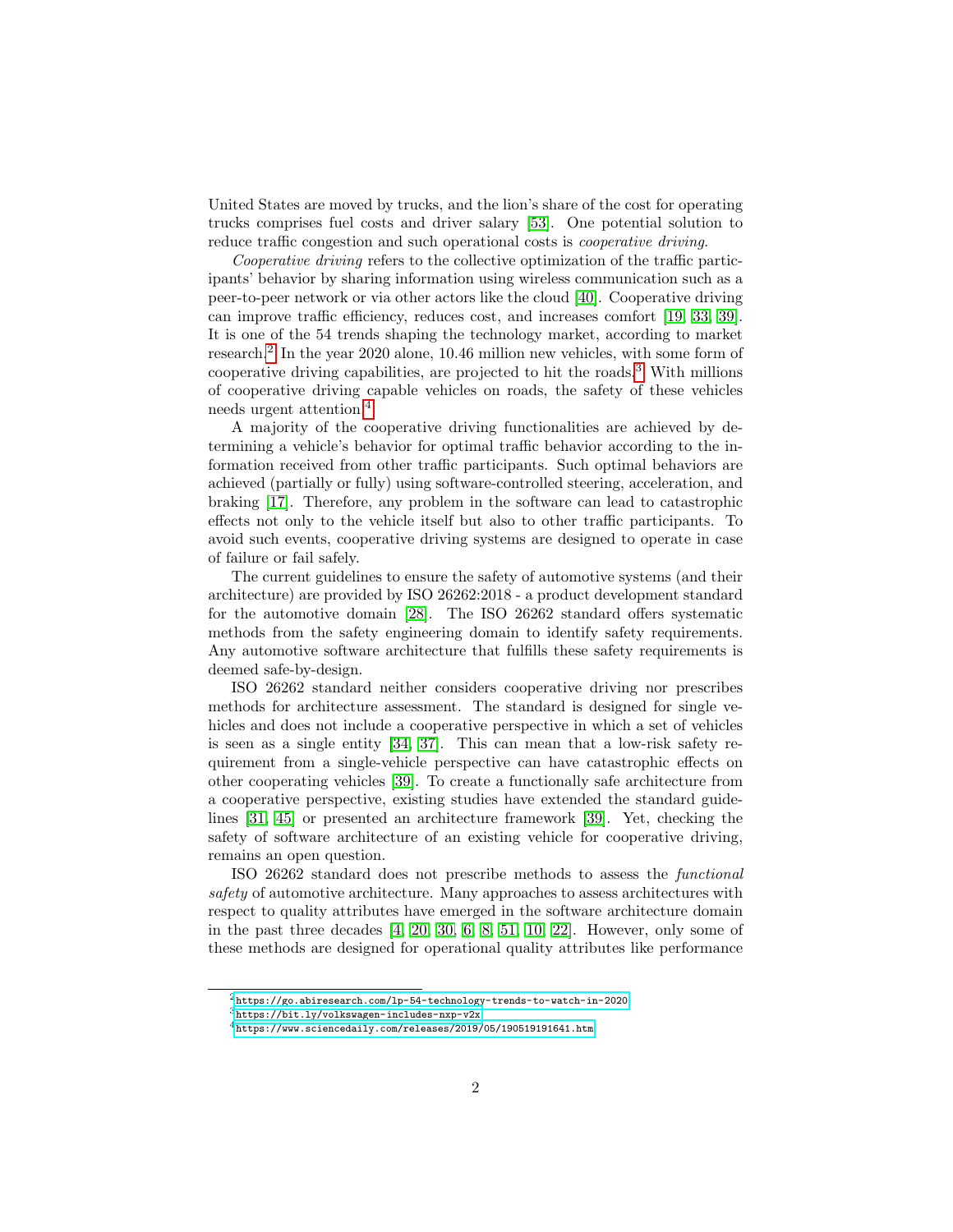(in contrast to development quality attributes like maintainability) [\[12,](#page-26-4) [4\]](#page-25-1). To the best of our knowledge, none of these methods are designed to assess the operational quality attribute functional safety of automotive systems.

This paper presents a method to assess the functional safety of existing automotive architecture for cooperative driving, by combining methods from the safety engineering and software architecture domains. Our method has two parts:

 $(i)$  derive Functional Safety Requirements (FSRs) for cooperative driving scenarios—an extension of our earlier work [\[31\]](#page-27-4);

 $(ii)$  check whether the (technical) software architecture fulfills the derived functional safety requirements—a combination of techniques [\[54,](#page-29-0) [41,](#page-28-5) [30\]](#page-27-5) adapted from the software architecture domain.

This paper primarily focuses on the design phase (concept development phase in ISO 26262) and validation of the resultant requirements in the software architecture in the final product. We apply our method on the architecture of an academic prototype capable of cooperative driving. The cooperative driving scenario used for demonstration of our method is platooning, in which a manually driven vehicle is autonomously followed by a train of vehicles.

The rest of the paper is organized as follows. Section [2](#page-2-0) presents the background relevant to the study. Section [3](#page-5-0) describes the proposed method to derive FSRs and check for their fulfillment in vehicles' technical software architecture. Section [4](#page-11-0) details the application of the proposed approach on an academic prototype for the cooperative driving use case, platooning, and interpreting the results from this case study. Section [5](#page-19-0) discusses our implicit assumptions, applicability, and scope of our approach. Section [6](#page-21-0) outlines related research. Section [7](#page-23-0) presents threats to validity, followed by future research directions in Section [8](#page-24-0) and the conclusion in Section [9.](#page-24-1)

#### <span id="page-2-0"></span>2. Background

In this section, we discuss the three basic concepts upon which we build the contributions of this paper. First, we outline the relevant concepts in automotive functional safety. Second, we discuss some basics on safety tactics and patterns. Last, we give a brief introduction to the two views of automotive architecture.

## 2.1. Functional safety

Functional safety is defined as "an absence of unreasonable risk due to hazards caused by malfunctioning behaviour of  $E/E$  systems" [\[28\]](#page-27-1) where  $E/E$ systems refer to electrical and/or electronic systems. In the automotive domain, functional safety is defined by two standards: ISO 26262:2018 and ISO 21448 [\[29\]](#page-27-6), serving complementary purposes. The former focuses on the hazards caused by the malfunctioning of components of a system, while the latter does on the hazards resulting from the functional insufficiency and misuse [\[28,](#page-27-1) [29\]](#page-27-6). ISO 26262 [\[28\]](#page-27-1) is the current safety standard with its latest revision from 2018. In contrast, ISO 21448 [\[29\]](#page-27-6), is currently available as ISO/PAS 21448 specifications with a formal release planned in 2021. The predecessor of these standards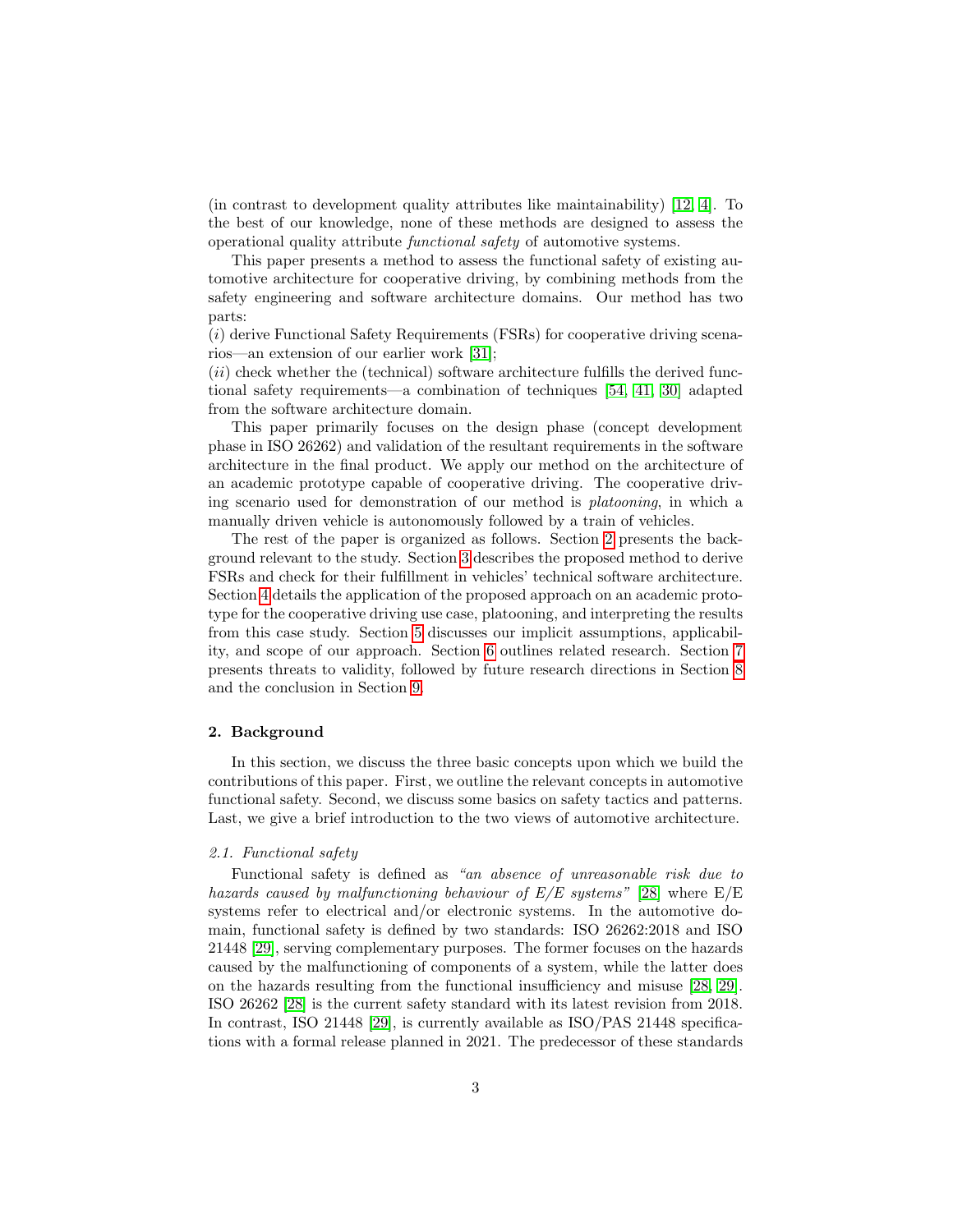is the broader IEC 61508 standard [\[26\]](#page-27-7), which outlines the functional safety guidelines for developing electrical/electronic/programmable electronic systems that are used to carry out safety functions [\[26\]](#page-27-7).

We primarily focus on the concept phase (part 3) of the ISO 26262 standard, which outlines the derivation of FSRs and their allocation to functional architecture components. The concept phase is executed on an item where an item is defined as "system or combination of systems, to which ISO 26262 is applied, that implements a function or part of a function at the vehicle level" [\[28\]](#page-27-1).

The derivation of functional safety requirements (FSRs) begins with creating hazardous events. Each hazardous event is a combination of a hazard, an operational mode, and an operational situation. An example of a hazardous event is a brake failure (hazard) in eco-driving mode (operational mode) while driving on a highway (operational situation). The operational modes and operational situations are derived from natural language descriptions of intended environments or situations where the system operates. This natural language description is referred to as scenario description or scenarios from hereon.

To ensure safety from hazardous events, safety goals are defined. These goals are broad, presenting high-level safety requirements. Each safety goal is allocated a score, termed Automotive Safety Integrity Level (ASIL), of A, B, C, or D, which specify the importance of achieving the goal (A for least important and D for most important) during further stages of product development. The ASILs are calculated based on exposure, controllability, and severity of each safety goal according to the ISO 26262 guidelines [\[28\]](#page-27-1). Each safety goal is decomposed into one or more FSRs [\[28\]](#page-27-1). Each FSR inherits the (maximum) ASIL from the safety goal(s) it is derived from.

In the literature, there is little consensus on safety requirements being functional or non-functional requirements. FSRs are classified as functional requirements in the safety engineering domain. However, FSRs are predominantly classified as quality requirements (non-functional requirements) in the software architecture domain [\[6\]](#page-25-2).

#### 2.2. Safety tactics and patterns

Architectural tactics encapsulate design decisions that can influence the behavior of a system with respect to a quality attribute  $[6]$ . Architectural tactics are abstract, do not impose a particular implementation structure, and can be seen as recommendations without a prescribed implementation. On the other hand, architectural patterns are well-defined structured entities with a prescribed implementation that realize tactics. This paper employs safety tactics and patterns [\[54,](#page-29-0) [41\]](#page-28-5) which are architectural tactics and patterns to address safety.

### 2.3. Architecture views

We use the architecture of a system in two contexts:  $(i)$  to generate FSRs from hazardous events by mapping hazardous events to functional components of the system;  $(ii)$  to identify whether one or more safety tactics are used for the implementation of a functional component.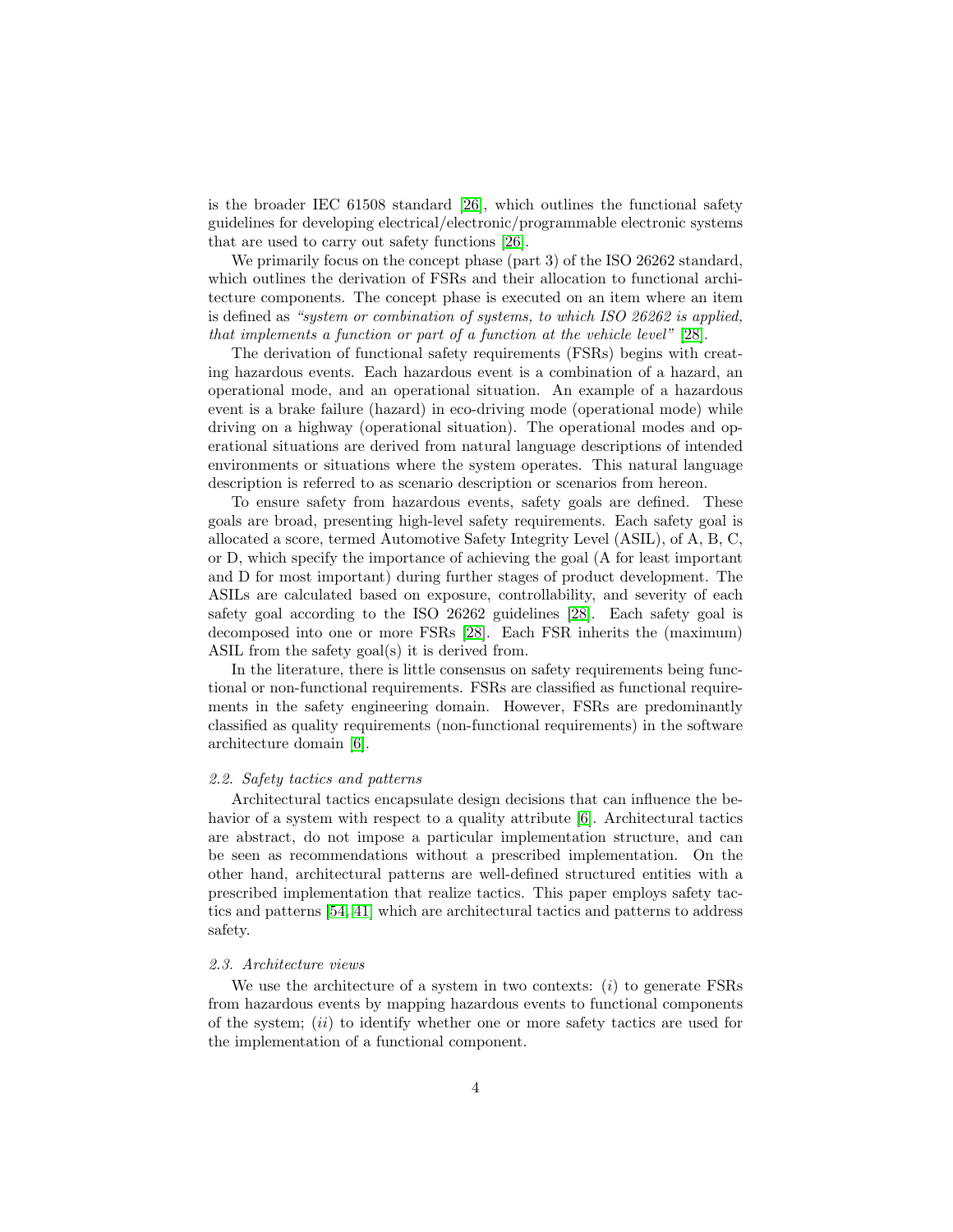<span id="page-4-0"></span>

Figure 1: Functional and technical architecture views and their scope, adapted from Broy et al [\[13\]](#page-26-5). Functional and technical architecture are views of the same system at different architectural abstraction levels, with functional being the highest abstraction level. Runtime model describes system behavior while hardware topology describes the structure of hardware platform containing electronic control units, sensors, mechanical components, and the buses that interconnect them. Allocation associates elements of the runtime model with the elements of hardware topology. Runtime model and allocation together form technical software architecture.

The first context needs a functional decomposition view of the system [\[28\]](#page-27-1), known as functional architecture view [\[13,](#page-26-5) [14,](#page-26-6) [18,](#page-26-7) [50\]](#page-28-6). In the automotive domain, the functional architecture view outlines functional composition, functional entities, their interfaces, interactions, inter-dependencies, behavior, and constraints in a vehicle [\[13\]](#page-26-5). This view is derived from the functional viewpoint, which considers the system from the angle of vehicular functions and their logical interactions from a black-box perspective [\[13\]](#page-26-5). Note that the scope of this view is at the system level.

The second context demands more details that are not available in the functional architecture view but are available in the technical architecture view (also described as the implementation view) [\[13,](#page-26-5) [18,](#page-26-7) [16,](#page-26-8) [50\]](#page-28-6). The technical architecture view outlines specific software implementation, physical components (like electronic and electrical hardware), their relationships, the allocation of software parts to hardware components, the dependencies among software and hardware components, and constraints [\[13\]](#page-26-5). Clearly, there is strong conformity between the technical architecture view and the functional architecture view [\[13\]](#page-26-5). A pictorial depiction of these two architectural views is shown in Figure [1.](#page-4-0)

We chose the technical architecture view since it enables identifying whether one or more safety tactics are implemented, and this view is readily available, as it is mandatory in automotive projects [\[13\]](#page-26-5). In contrast, other views might lack necessary detail or may be outdated. In the rest of this paper, we discuss the runtime model and allocation part of the technical architecture view, together termed as technical software architecture.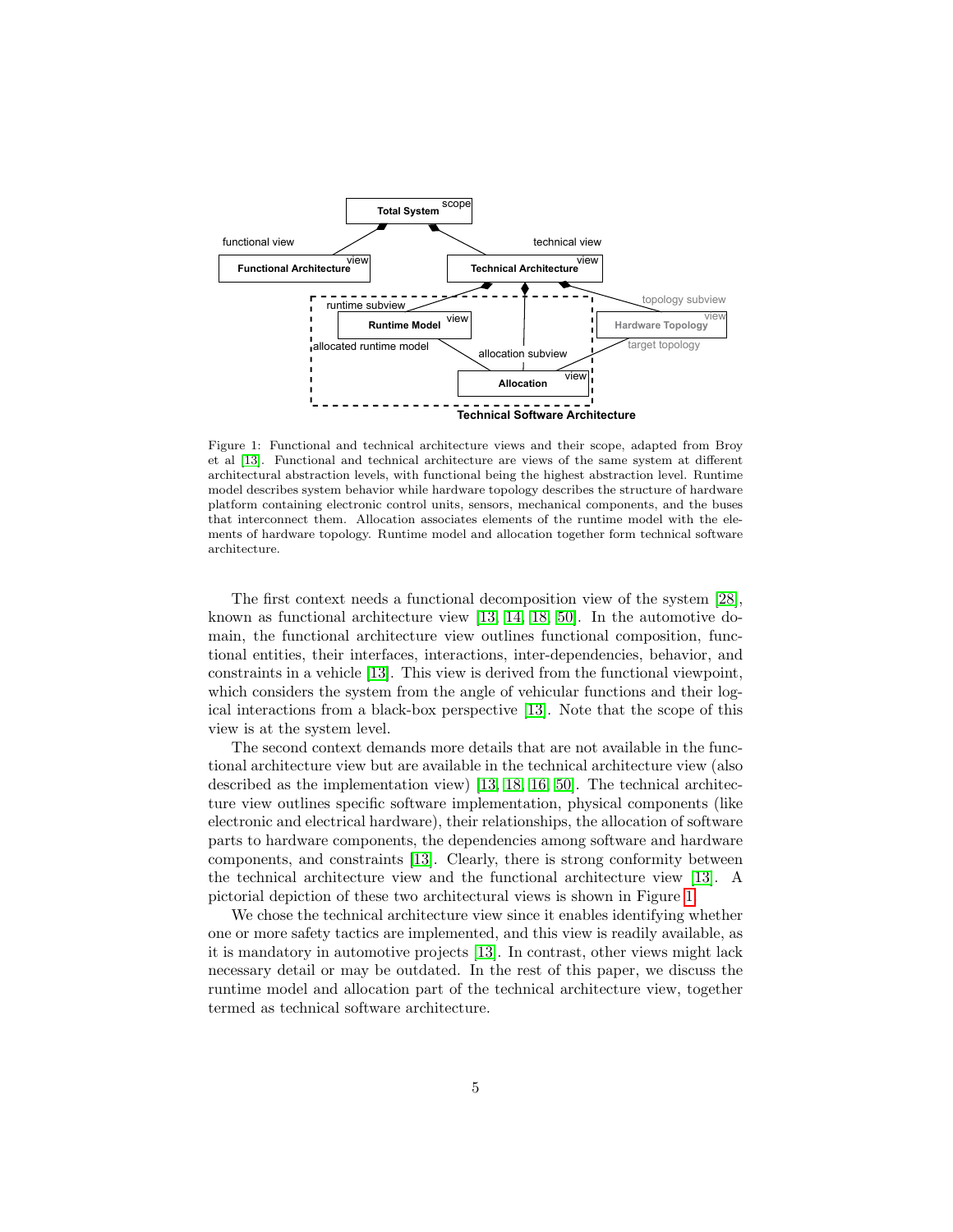## <span id="page-5-0"></span>3. Methodology

We propose a method that checks whether the technical software architecture of a vehicle fulfills the FSRs for cooperative driving scenarios. The method consists of two parts:  $(i)$  derive FSRs for cooperative driving scenarios (see Section [3.1](#page-5-1) and Figure [2\)](#page-6-0), and  $(ii)$  check whether the derived FSRs are fulfilled in the technical software architecture of a vehicle (see Section [3.2](#page-8-0) and Figure [3\)](#page-9-0).

FSRs for cooperative driving shall be implemented in individual vehicles. The ISO 26262 standard recommends mapping of FSRs (or breaking down FSRs) to individual system architecture components [\[28\]](#page-27-1). Further, such a mapping is crucial given the complexity and scale of the system. Referring to the existing solutions from the safety engineering discipline [\[25\]](#page-27-8), the current methods do not map derived FSRs for cooperative driving scenarios to individual vehicle components [\[31\]](#page-27-4). Our solution bridges this gap by integrating a cooperative functional architecture (with its individual components belonging to the vehicular functional architecture) with the existing methods to derive FSRs. This step is presented in detail in Section [3.1.](#page-5-1)

Next, we check whether the derived FSRs are fulfilled in the technical software architecture of a vehicle. Our method of assessing the fulfillment of derived FSRs is a combination of techniques adapted primarily from the software architecture domain. With no existing architecture assessment techniques addressing the quality attribute of functional safety in the context of automotive systems, the proposed method takes inspiration from traditional architecture assessment techniques like ATAM [\[6,](#page-25-2) [30\]](#page-27-5) and employs the safety tactic framework [\[54,](#page-29-0) [41,](#page-28-5) [42\]](#page-28-7) to leverage existing architecture knowledge. This part of our method is presented in Section [3.2.](#page-8-0)

Alongside functional safety, cyber-security is another area that is increasingly addressed together with functional safety [\[43\]](#page-28-8). The scope of our approach is limited to functional safety and security is out of our scope. Moreover, FSRs are often fulfilled dedicatedly in hardware or a combination of hardware and software. Even though the first part of our method associates FSRs to architecture components at the system level, the second part of our approach focuses on software. FSRs fulfilled in hardware architecture (hardware topology in Figure [1\)](#page-4-0) is beyond the scope of our method.

## <span id="page-5-1"></span>3.1. Derive FSRs for cooperative driving

The deriving FSRs part of our method needs only a black box view of individual vehicle functions and interactions among these functions. Therefore, we use the functional architecture view for deriving FSRs for cooperative driving. Note that functional architecture is the overall system architecture (see Figure [1\)](#page-4-0), which includes both hardware and software components.

We extend the traditional method outlined by the ISO 26262 standard [\[28\]](#page-27-1) to derive FSRs for cooperative driving scenarios. The traditional approach (the concept phase of ISO 26262) is executed on an individual vehicle as the item. We propose a similar approach to be executed on the entire cooperative system in parallel. Figure [2](#page-6-0) presents an overview of the proposed method. We first outline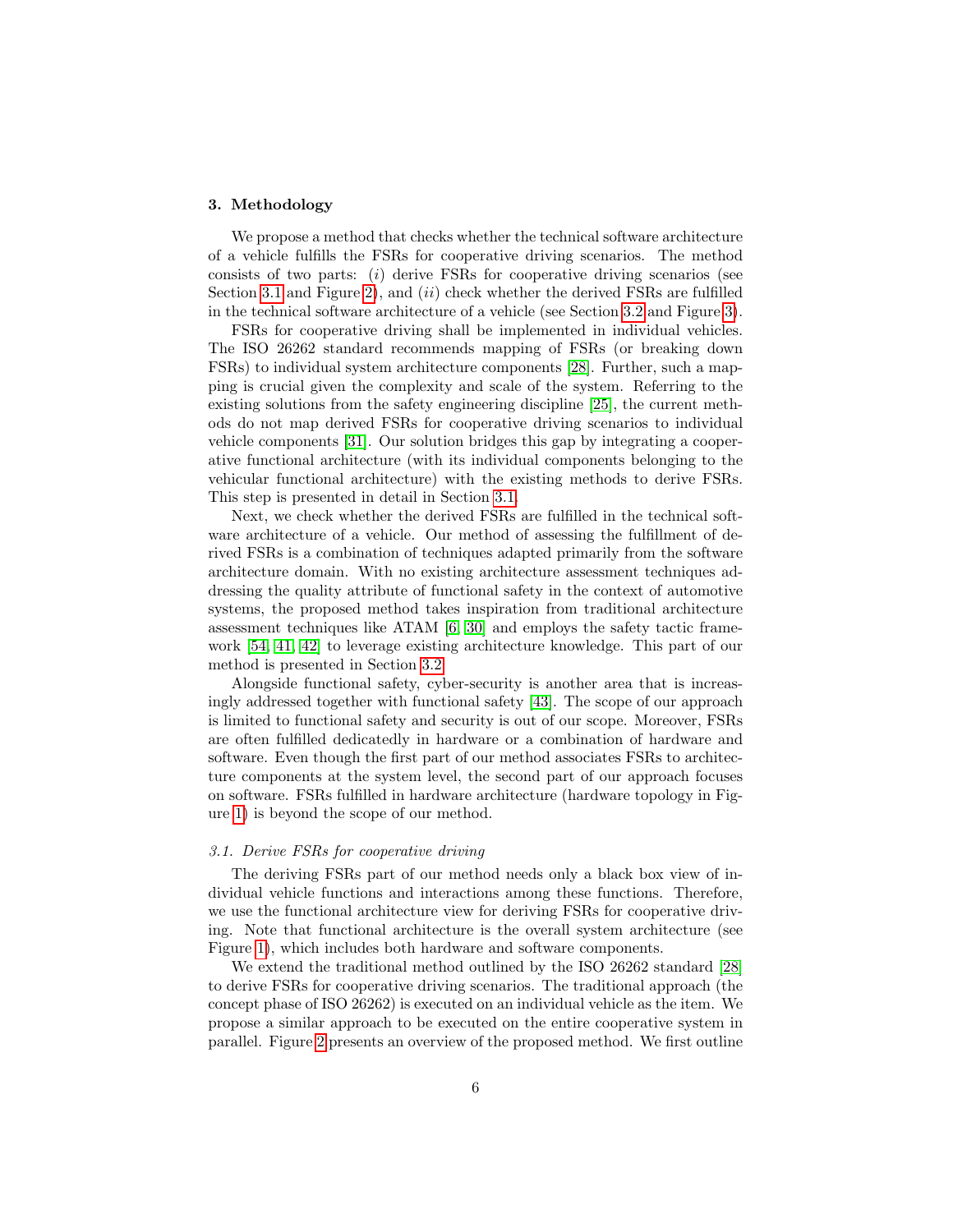the traditional method, followed by our prior work on its extension [\[31\]](#page-27-4) and our new contribution. For the rest of the paper, we use the term vehicular perspective for an individual vehicle as a unit under consideration and cooperative perspective for a set of vehicles as a unit under consideration.

<span id="page-6-0"></span>

Figure 2: Method to derive FSRs for cooperative driving scenarios. The gray part on the right is the traditional method from ISO 26262 [\[28\]](#page-27-1), and the black part on the left is our addition to the traditional approach. System architect represents external entities involved in creating the cooperative architecture.

Traditionally, FSRs for a vehicular perspective are derived by mapping the safety goals for a vehicle on to the individual components of the vehicle's functional architecture. This process of mapping, also termed safety analysis, captures information on the malfunctioning of a component that can lead to violation of a safety goal. Safety analysis is performed using a systematic process like fault tree analysis (FTA) [\[32\]](#page-27-9) or failure mode effect analysis (FMEA) [\[49\]](#page-28-9). To conduct safety analysis, we need two inputs:  $(i)$  the functional architecture that captures a system's decomposition into functional components and the interconnection between these components, and  $(ii)$  safety goals.

According to ISO 26262 guidelines [\[28\]](#page-27-1), safety goals are derived from hazardous events. Hazardous events are found by decomposing the scenario description using the hazard analysis and risk assessment technique (HARA) [\[28\]](#page-27-1). This method to derive FSRs is depicted by part  $3$  and flows  $a$  and  $d$  of Fig-ure [2,](#page-6-0) with  $a$  and  $d$  acting as inputs to safety analysis. This method of deriving FSRs from scenario descriptions has been standard practice in the automotive domain [\[28\]](#page-27-1) for at least a decade [\[27\]](#page-27-10).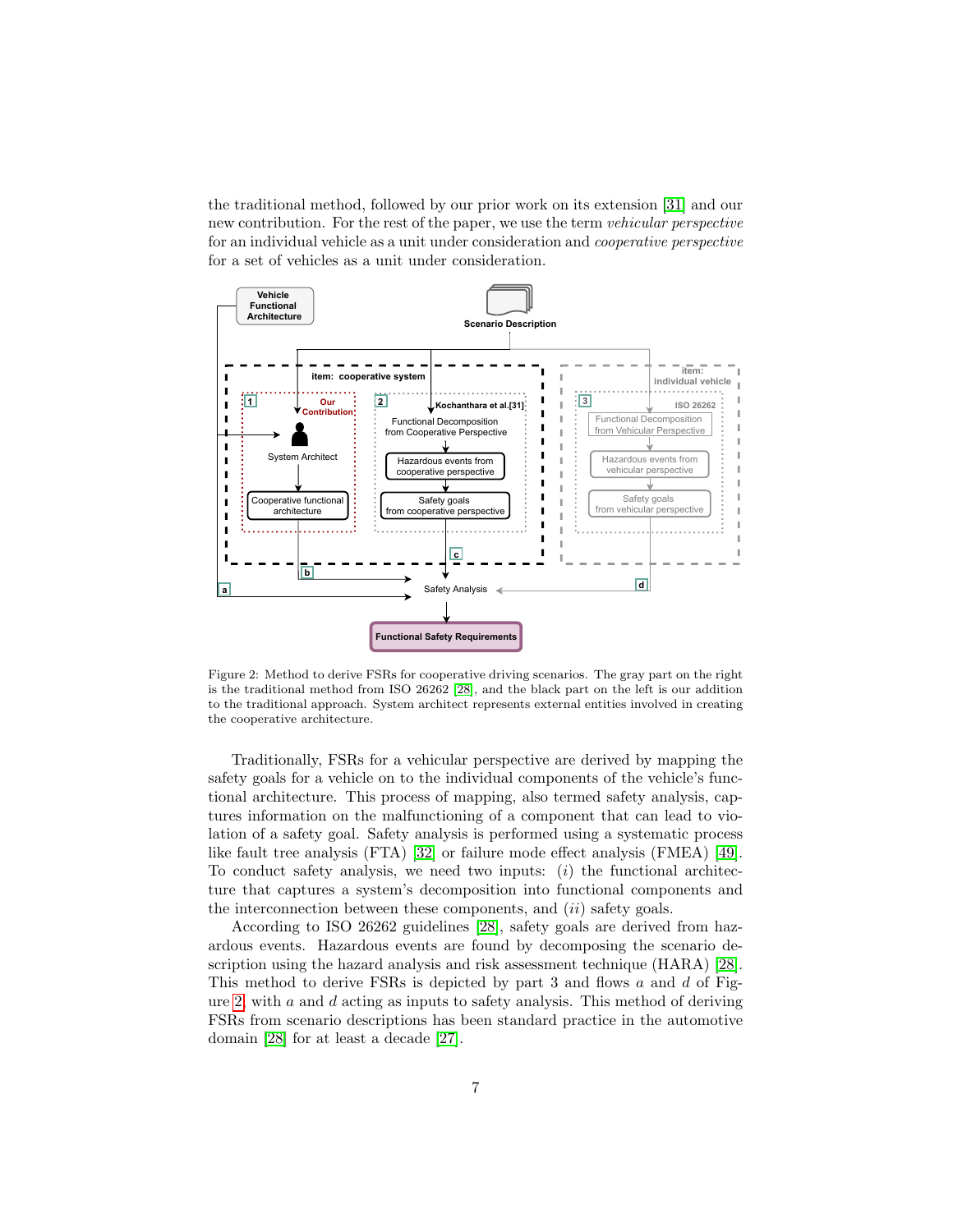During safety goal derivation using HARA, each safety goal is assigned an ASIL level. The ASIL level is allocated based on the severity of the damage possible by the hazardous event, and the probability of exposure and controllability of the vehicle during the event, according to the metric provided by ISO 26262 [\[28\]](#page-27-1). Each FSR inherits the highest ASIL of the safety goal(s) it is derived from. An FSR with ASIL 'D' indicates that the most stringent safety measures must be applied to meet the FSR. In contrast, ASIL 'A' indicates a lower risk and lower level of safety measures.

In a cooperative system, a safety goal for one vehicle can lead to an FSR in another vehicle. For example, consider a simple cooperative driving scenario of one vehicle (*follower*) autonomously following another manually-driven vehicle  $(leader)$  using vehicle-to-vehicle communication for coordination. A safety goal in this setting is: "the follower shall autonomously accelerate in accordance with the acceleration of the leader." Even though the safety goal seems to belong to the autonomously accelerating component of the follower, it also maps to the functional architecture component(s) of the *leader*. This safety goal leads to the following FSR on the acceleration sensing component of the *leader*: "*failure* in the acceleration sensing component of leader shall not communicate incorrect acceleration information to the automatic steering component of the follower". Failing to meet this requirement (and its associated safety goal) can potentially lead to a crash. Such safety goals, however, will only be visible in the cooperative perspective.

In the proposed method, we have one item per individual vehicle type, and an item for the entire cooperative system of which the vehicles are part. A cooperative system can have more than one type of vehicle (for example, two vehicles with different functional architectures forming a cooperative system) and other entities like a cloud, enabling cooperative driving capabilities. In the case of more than one type of vehicle (with different functional architectures), each kind of vehicle will form an item. For each item, except for a cooperative system, the traditional ISO 26262 analysis described above is applicable. We believe that two items, as shown in Figure [2](#page-6-0) will generalize to other scenarios that require more than two items since other cases only include replication of traditional ISO 26262 analysis (as shown on the right part in Figure [2](#page-6-0) in gray color) for each item (i.e., each unique functional architecture). In any case, there will only be one cooperative functional architecture and thus only a cooperative item. For the rest of this section, we consider two items: an individual vehicle (representative of all vehicle functional architectures) and the cooperative system.

We propose that FSRs for a cooperative system are derived from:  $(i)$  safety goals from the vehicular perspective (as in the traditional method), and  $(ii)$ safety goals from the cooperative perspective. Along these lines, our prior work [\[31\]](#page-27-4) extended the traditional process to derive safety goals for the vehicular perspective to the cooperative perspective (annotated as part 2 in Figure [2\)](#page-6-0) to cover FSRs from both perspectives. This process partitions the scenario description into vehicle-specific and cooperation-specific parts. Next, we apply the traditional safety goal identification steps to the two parts. FSRs from the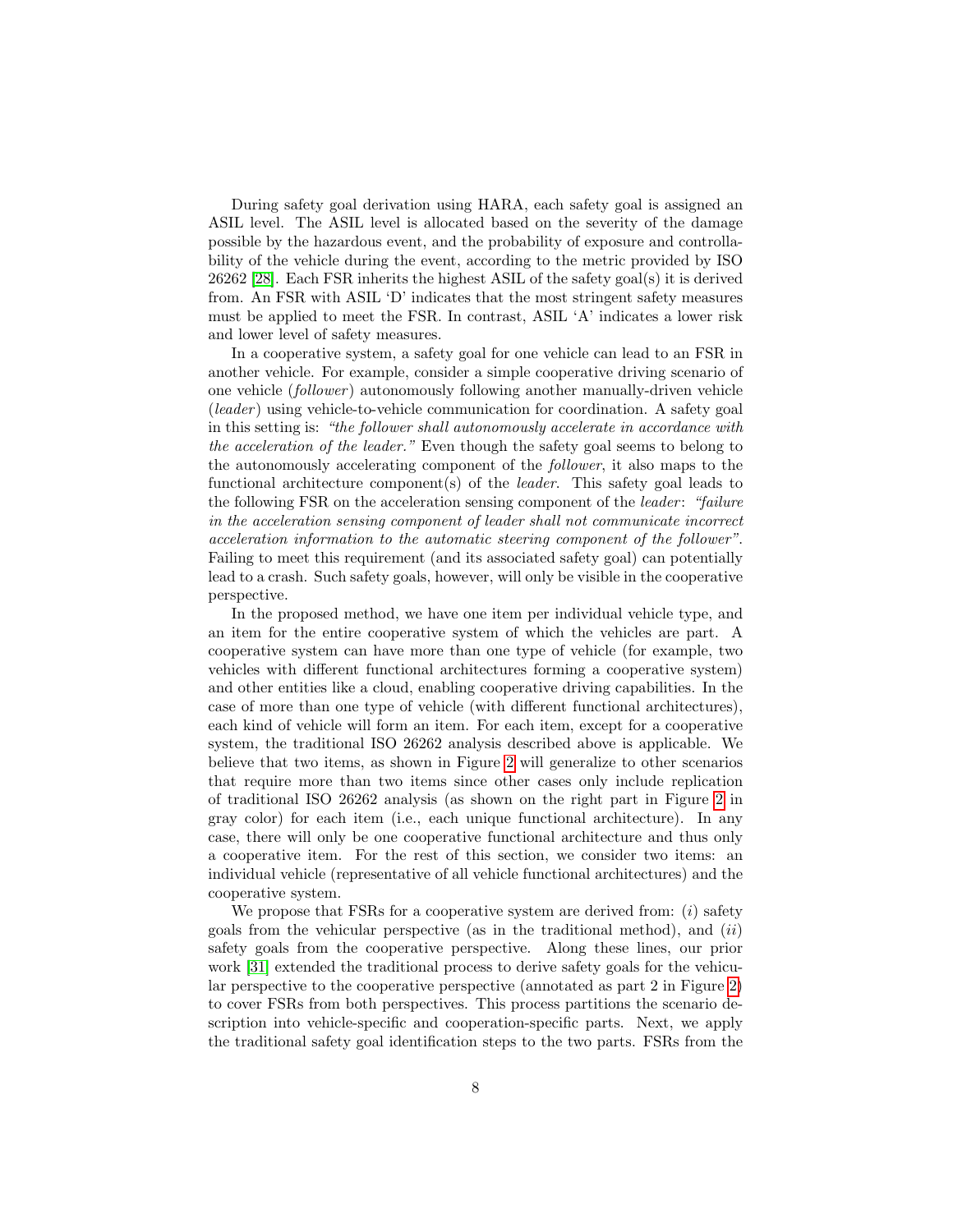vehicular perspective are then derived, as discussed above.

We observed that the cooperative functional architecture should be built using individual vehicle functional components. This will preserve the mapping between functional architecture of cooperative system and its implementation view (in the technical architecture of the vehicles). A cooperative functional architecture is required for safety analysis techniques like FTA [\[32\]](#page-27-9) to derive FSRs, by mapping safety goals to components of functional architecture. We propose that the cooperative functional architecture be built from  $(i)$  the functional architecture of individual vehicles that constitute the cooperative system and  $(ii)$  the cooperative scenario description of the interaction between individual vehicles. With these requirements, system architects can create a functional architecture of the cooperative system such that the individual components of the architecture are mapped onto the components of the functional architecture of vehicles. This process is labeled as part 1 in Figure [2;](#page-6-0) the complete process of deriving FSRs from the cooperative perspective is shown by the labels 1, 2,  $b.$  and  $c.$ 

In summary, the presented method maps each individual cooperative driving scenario to a set of FSRs, where each FSR is associated with at least an individual vehicle function, which in turn is associated with a functional component. Note that a one-to-one mapping is suggested for the efficiency of method and is not mandatory. Mapping an FSR to multiple functional components is unwise for two reasons: (1) the responsibility is not clear, therefore implementation may go wrong; and (2) testing may not be feasible at that level and only integration testing can assess the achievement of that FSR. In the rest of the paper, we assume that each FSR can be mapped to a functional architecture component.

#### <span id="page-8-0"></span>3.2. Check fulfillment of FSRs

Our method to check for the fulfillment of FSRs in the technical software architecture of individual vehicles is organized in two phases. Phase one ensures that it is possible to realize all the FSRs by identifying whether there are conflicting FSRs. Phase two describes a systematic method to check for the fulfillment of FSRs in the technical architecture. Figure [3](#page-9-0) depicts an outline of the process.

Our method uses both functional and technical views. The functional view is used for a sanity check among FSRs for conflicts. The technical view, in contrast, is used for checking the implementation of each vehicular function (and its associated safety mechanisms) against the corresponding FSRs.

In phase one, we check for conflicting FSRs. Two FSRs are conflicting if both of them cannot be fulfilled at the same time. A hypothetical example of conflicting FSRs is:

FSR 01: A failure in the actuation sensor shall be indicated by a fault message from the sensor.

FSR 02: A failure in the actuation sensor shall cease any further messages from the sensor.

FSR 01 and FSR 02 are conflicting requirements: sending a message for FSR 01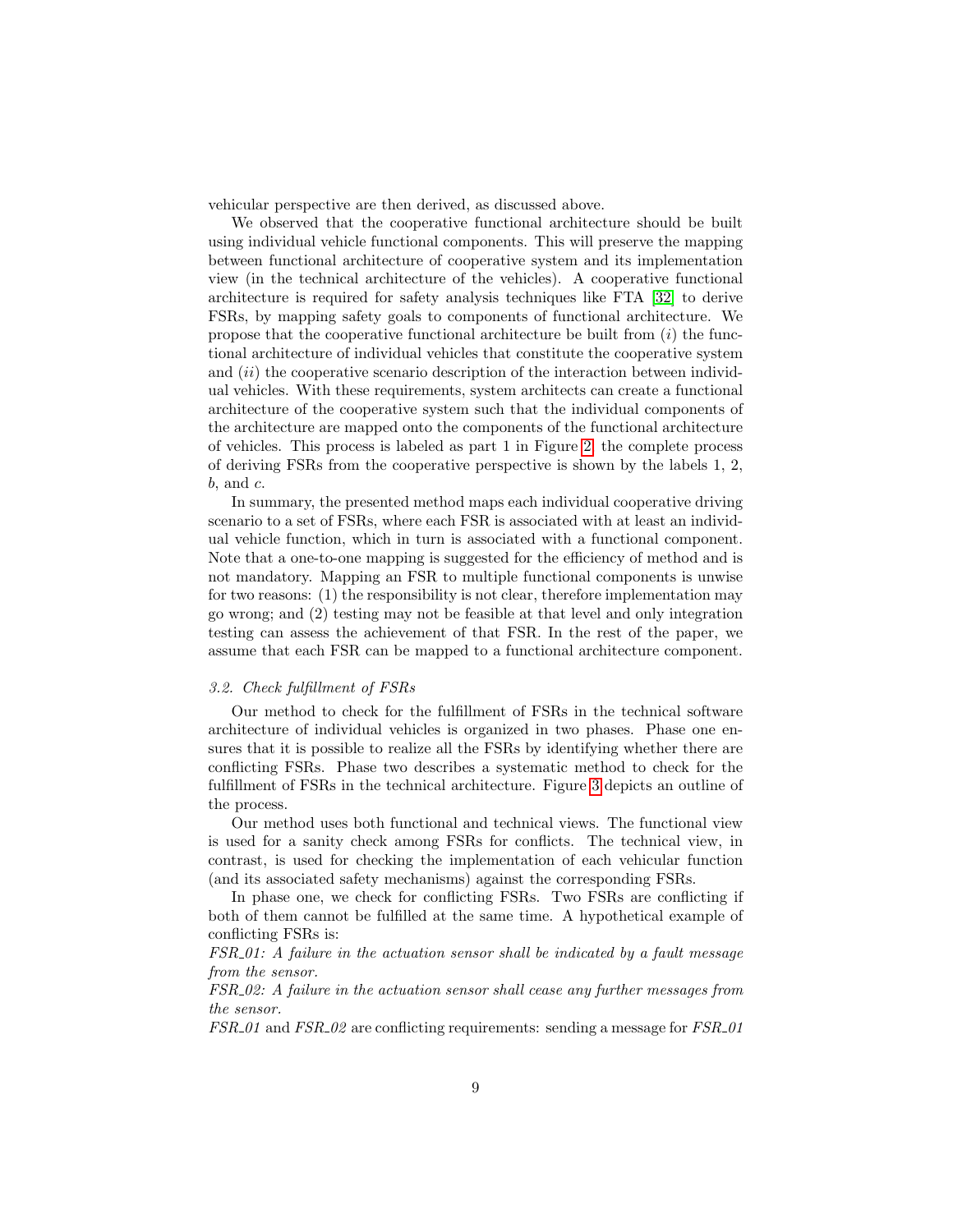<span id="page-9-0"></span>

Figure 3: Method to check the fulfillment of FSRs in technical architecture

and not sending any message for  $FSR_02$  for the same event (failure in the actuation sensor), which cannot be realized simultaneously.

Comparing every pair of FSRs for conflicts will lead to a quadratic number of comparisons (if  $n$  is the number of FSRs, the number of comparisons is  $n(n-1)/2 \approx O(n^2)$ ). We compared FSRs that belong to the same functional architecture component for conflicts. This can reduce the number of comparisons up to a factor of d, where  $d$  is the number of functional components (i.e., the number of comparisons can be reduced up to  $n(n-d)/d \approx \Omega(n^2/d)$ . Such a reduction is possible since safety analysis techniques for deriving FSRs ensure that each FSR belongs to only one functional component [\[32,](#page-27-9) [21,](#page-26-9) [28\]](#page-27-1). Further, FSRs belonging to a component can have conflicts among themselves but not with the FSRs belonging to other components. For example, in our case study in Section [4,](#page-11-0) we derived 31 FSRs across 8 functional components. Comparing every pair of FSRs would result in 465 comparisons; however, grouping FSRs based on functional components reduced it to 60. This process is annotated as Phase 1 in Figure [3.](#page-9-0)

The presence of conflicting requirements points to flaw(s) in any of the fol-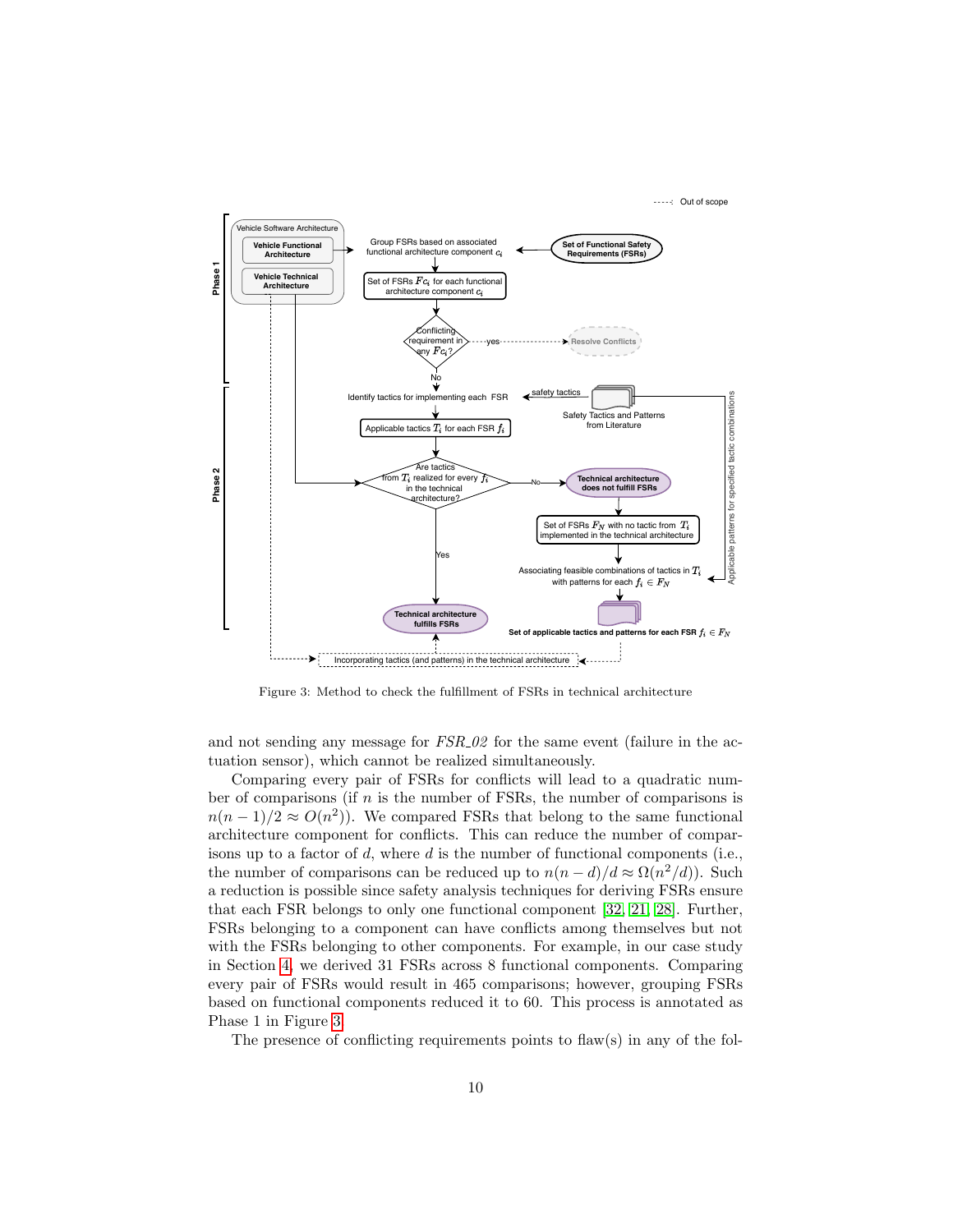lowing:  $(i)$  the functional architecture,  $(ii)$  functional decomposition of the scenario, or *(iii)* the scenario itself. This is based on the assumption that the rest of the steps are carried out without mistakes. These conflicts need resolution before proceeding. While resolving such conflicts is beyond the scope of this work, checking for these conflicts provides a sanity check that it is possible to meet all FSRs in a given technical architecture.

An FSR may be fulfilled by a safety tactic or a combination of safety tactics. To identify whether an FSR is fulfilled, we propose checking the vehicle technical software architecture for the implementation of safety tactics [\[41,](#page-28-5) [54\]](#page-29-0) that can meet the FSR. This is achieved in two steps:  $(i)$  identify a set of safety tactics (hereafter referred to as applicable safety tactics) such that the implementation of each tactic, in itself or in combination with some other tactics in the set, can fulfill the FSR; and  $(ii)$  check whether any feasible combination of tactics from the applicable safety tactics that are present in the vehicle technical architecture meets the FSR. Note that, for an FSR  $f_i$  and its corresponding functional component  $c_i$ , the applicable safety tactics for  $f_i$  need to be compared with only the safety tactics implementations used in the technical architecture counter part of  $c_i$  and its associated safety mechanisms since  $f_i$  is only associated with  $c_i$ .

Applicable safety tactics for an FSR can be identified based on the FSR description (by navigation through a tactic hierarchy) [\[6,](#page-25-2) [41,](#page-28-5) [54\]](#page-29-0) or by matching the FSR description to the descriptions of each tactic [\[41\]](#page-28-5). Consider the following example FSR: "failure in the acceleration sensing component of leader shall not communicate wrong acceleration information to the automatic steering component of the follower." According to the first method—safety tactic hierarchy [\[54\]](#page-29-0)—an applicable safety tactic for failure containment using redundancy is diverse redundancy [\[54\]](#page-29-0). The same tactic can be identified by matching the FSR description to the tactic description [\[41\]](#page-28-5). For example, the diverse redundancy tactic's description—"introduction of a redundant system which allows detection or masking of failures in the specification or implementation as well as random hardware failures" [\[41\]](#page-28-5)—matches the FSR description.

By the end of this two step process of identifying applicable tactics and checking the technical architecture for these tactics, we will have a list of FSRs that do not have any feasible combination of tactics implemented. If the list is empty, then the vehicular technical architecture fulfills all the FSRs for the given cooperative driving scenario. Otherwise, the list shows the FSRs that have not been fulfilled.

As a by-product, for each unfulfilled FSR, we will also have a set of applicable tactics such that some feasible combinations from this set can fulfill the FSR. These combinations point to a set of safety patterns since safety patterns are associated with the safety tactics they implement [\[41\]](#page-28-5). These applicable safety patterns (and applicable tactics) provide the system architects with a set of possible design decisions to realize the unfulfilled FSRs. Detailed analysis on the applicability of these safety patterns and trade-off analysis among them is beyond the scope of our work.

Note that the architecture tactics are not associated with any safety integrity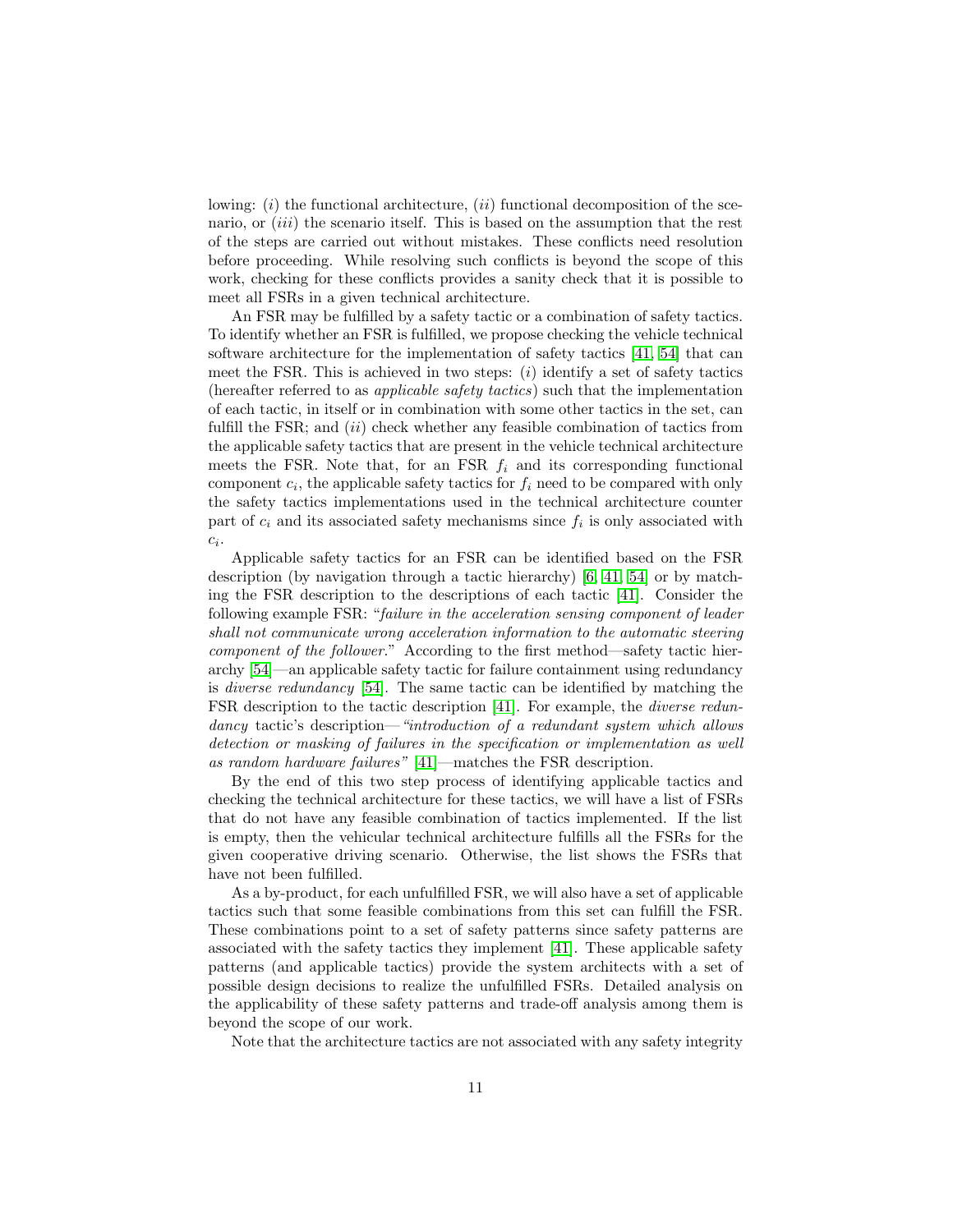level. Therefore, whether a tactic can address a given ASIL level is a research topic on its own and is beyond the scope of our work. Our objective for (the second phase of) our method is to identify relevant tactics to see whether they are implemented in the technical software architecture.

#### <span id="page-11-0"></span>4. Case study

This section presents an application of the proposed method on a cooperative driving scenario: platooning. First, we describe the platooning scenario and the functional architecture of an individual vehicle, the two inputs to our proposed method. Next, we present the results of applying our method to platooning and its interpretation. All artifacts generated are available online.[5](#page-11-1)

A platoon is a vehicle train in which a manually driven vehicle (referred to as *leader*) is autonomously closely followed by at least one vehicle (referred to as *follower*). In a platoon, vehicles coordinate with each other using vehicle-tovehicle  $(V2V)$  communication. Platooning has shown the potential to  $(i)$  reduce average fuel consumption [\[33\]](#page-27-0);  $(ii)$  improve safety—for example, by preventing rear end collisions by enabling platoon-wide braking  $[39]$ ; and  $(iii)$  increase traffic throughput by increasing average speed and reducing traffic jams. In this case study, the scope of platooning is limited to highways and highway interchanges.

We applied the proposed method on a cooperative driving software archi-tecture developed for the i-CAVE project<sup>[6](#page-11-2)</sup> that is deployed on Renault Twizy<sup>[7](#page-11-3)</sup> – a small electric vehicle. The vehicle is fitted with extra sensors and actuators including a complete software stack (hereafter referred to as i-CAVE demonstrator). The software stack of the i-CAVE demonstrator is deployed on a combination of a real-time computer—an Advantech ARK-3520P[8](#page-11-4)—that runs the Simulink RealTime operating system and an Nvidia's Drive PX2 platform.[9](#page-11-5)

A simplified functional architecture of i-CAVE demonstrator is shown in Figure [4a.](#page-13-0) For simplicity, we present only those functional components that are fundamental to achieve platooning. The arrows indicate data flow from sensor abstraction to actuator while the system as a whole is a closed control loop. Some of the functional architecture components are grouped to classes based on their functionality (as shown in Figure [4a\)](#page-13-0). For example, sensor abstraction is a class of components that contain two types of functional components namely actuation sensors and environment perceptions sensors. The functional components inside each class act as independent entities and do not have data flow between them. The functional components of the architecture are described below:

a) Sensor abstraction consists of hardware sensors and their encapsulation via

<span id="page-11-2"></span> $^6$ <https://i-cave.nl/>

<span id="page-11-1"></span> $^5$ <https://surfdrive.surf.nl/files/index.php/s/mSHsUmVEb19Fluz>

<span id="page-11-3"></span><sup>7</sup> <https://www.renault.co.uk/electric-vehicles/twizy.html>

<span id="page-11-4"></span><sup>8</sup> <https://bit.ly/AdvantechARK-3520P>

<span id="page-11-5"></span> $^9$ <https://developer.nvidia.com/drive/>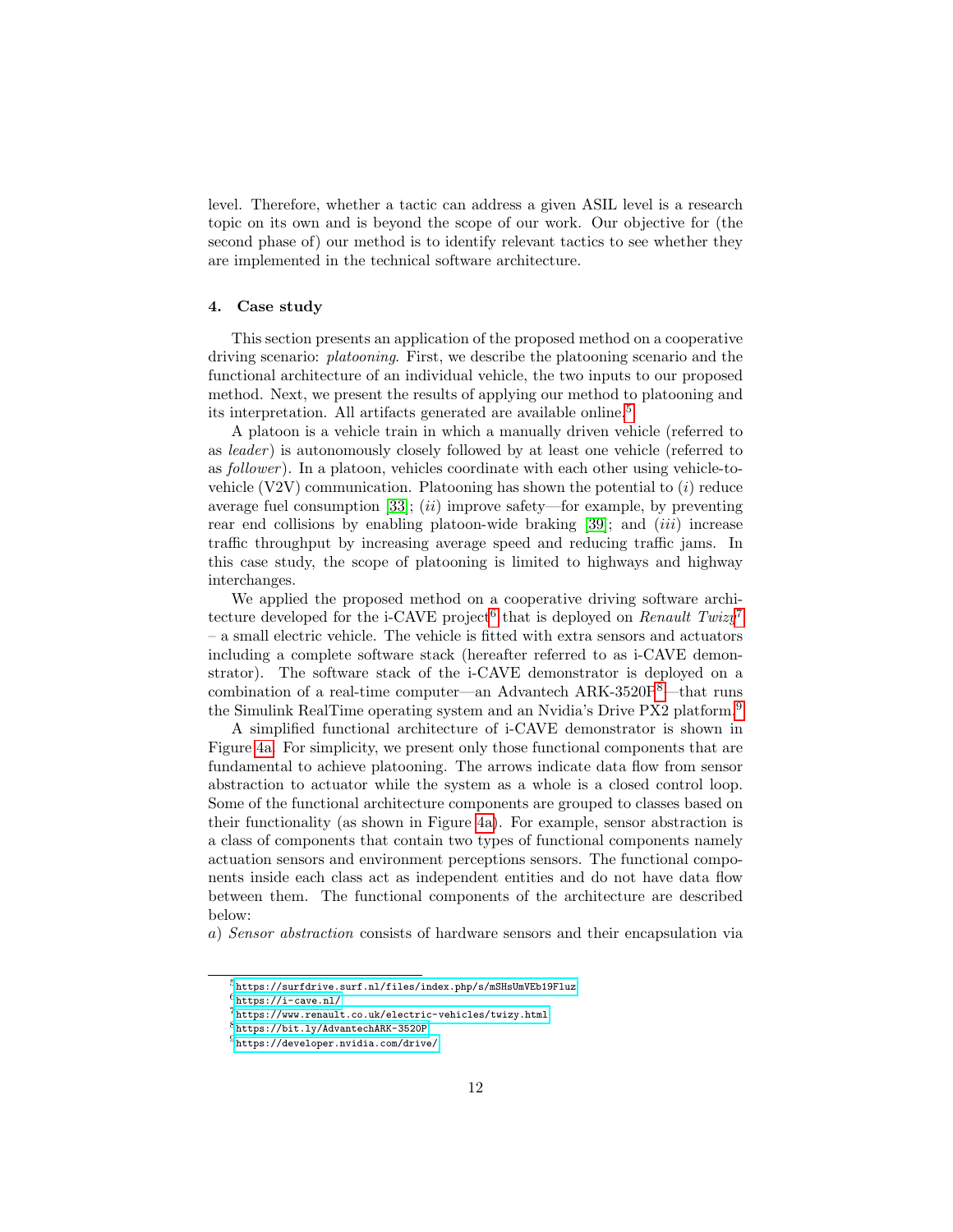its software interfaces. Two classes of sensors are functionally distinguished:  $(i)$ actuation sensors that monitor vehicle state and dynamic attributes like speed and inertial measurements; (ii) environment perception sensors, like RADAR and GPS, that monitor the vehicle's external environment and localize the vehicle on the map.

b) Sensor fusion combines data from different kinds of sensors to generate information about the vehicle and its surroundings. The sensor fusion of i-CAVE demonstrator has three functional components:  $(i)$  host tracking that combines location and inertial measurement data to determine the absolute position of the vehicle, (ii) vehicle state estimator that combines acceleration information with data from actuation sensors to estimate the dynamic state of the vehicle, and (*iii*) target tracking component that combines data from environment perception sensors like radar to detect objects and other vehicles in the surroundings of the vehicle.

c) V2V communication communicates actuation-related signals for platooning between a vehicle and its surrounding vehicles.

d) Vehicle control generates control signals for autonomous actuation of the vehicle using the information about the state of the vehicle, its surroundings, and information about the vehicle in front (received via V2V communication). When manually driven, this component receives actuation commands from a human driver.

e) Actuator is hardware and corresponding software interface for accelerating, steering, and braking of the vehicle, also known as drive-by-wire interface.

Note that the components to fulfill non-functional requirements (outside the platooning functionality), like safety management components, are not shown since they are not part of basic functional architecture needed to achieve platooning.

#### <span id="page-12-0"></span>4.1. Derive FSRs for platooning

Following are the steps in the first part of our method, depicted in Figure [2.](#page-6-0) Functional decomposition: We decompose the platooning scenario description (also referred to as SD) into five sub-scenarios.

SC-1 A vehicle can join a platoon as a follower after the last follower.

SC-2 A follower can leave a platoon.

SC-3 A platoon can split into two platoons.

- SC-4 Two adjacent platoons can merge into a single platoon.
- SC-5 When the leader leaves a platoon, the first follower becomes the new leader.

A platoon is formed when one vehicle joins another vehicle to form a two-vehicle platoon. Eventually, a platoon is disbanded when a vehicle leaves a two-vehicle platoon. The join and leave actions in a platoon are performed manually by the driver of the vehicle.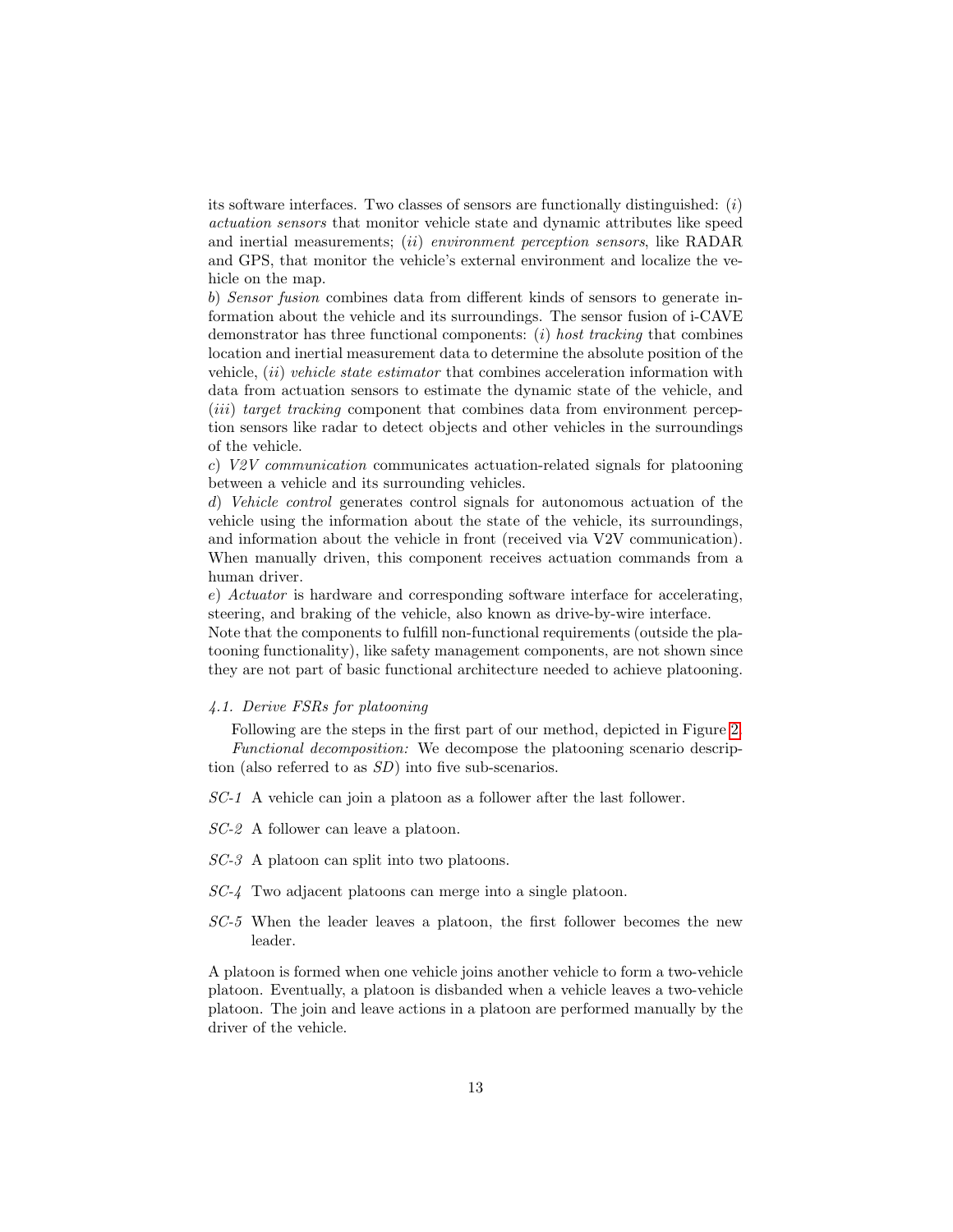<span id="page-13-0"></span>

<span id="page-13-2"></span>Figure 4: A simplified functional architecture of i-CAVE demonstrator and the platooning architecture (cooperative architecture) derived from it.

The platooning scenario description is partitioned into 9 functions from the vehicle perspective and 6 functions from the cooperative perspective. These functions are listed in Table [1.](#page-14-0)

Hazardous events: Next, we identify hazards relating to these functions. We use the seven most common guide words from the automotive domain (no, more, less, as well as, part of, reverse, and other than) [\[26\]](#page-27-7) to identify 57 hazards. For example, the platoon function—"keep sufficiently safe inter-vehicular  $distance$ <sup>"</sup>—with the guide word less creates the hazard—"keeping less than sufficiently safe inter-vehicular distance"—that can potentially lead to crash inside a platoon. The list of hazards is available online<sup>[10](#page-13-1)</sup> and the count of hazards derived from each function is shown in Table [1.](#page-14-0)

These 57 hazards (26 from cooperative perspective and 31 from vehicular perspective) when combined with operational modes (7 from cooperative perspective and 6 from vehicle perspective) and operational situations (2 per perspective) resulted in 340 hazardous events, 140 from vehicle perspective and 200 from cooperative perspective. Note that not every combination of hazards, operational modes, and operational situations is feasible and the infeasible combinations are not considered further. An example of a hazardous event from cooperative perspective is: "keeping less than sufficiently safe inter-vehicular distance (hazard) during merge with another platoon (operational mode) on highway (operational situation)".

Safety goals: For each hazardous event, we created a safety goal to prevent it. We merged similar goals in each perspective to have 14 and 11 safety goals

<span id="page-13-1"></span> $^{10}\mathrm{https://surface.surf.nl/files/index.php/s/mSHsUmVEb19Fluz}$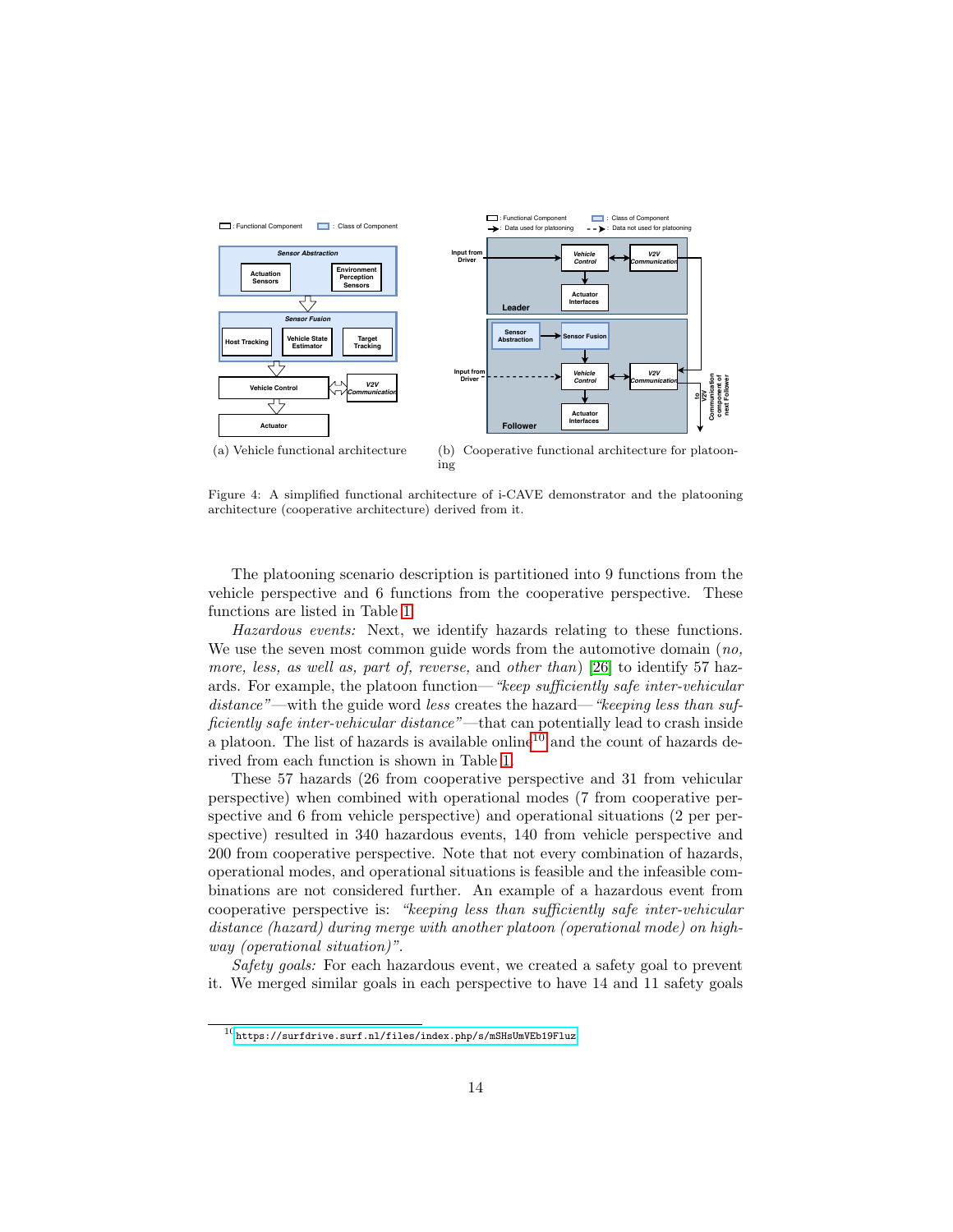<span id="page-14-0"></span>

| Cooperative              | Hazard         | Vehicle functions                           | Hazard                   |
|--------------------------|----------------|---------------------------------------------|--------------------------|
| functions                | (count)        |                                             | (count)                  |
| Keep optimized           | 4              | Autonomously follow the vehicle in front    | З                        |
| inter-vehicular distance |                | (follower)                                  |                          |
| within a platoon         |                | Keep a proper distance to the surrounding   | 5                        |
| Make place for a         | 6              | traffic as part of a platoon (follower)     |                          |
| vehicle to join          |                | Leading the platoon (leader)                | 4                        |
| Merge with another       | 4              | Take leader role of platoon                 | 3                        |
| platoon                  |                | Switch from leader to follower role         | 3                        |
| Split into two platoons  | 4              | Join platoon (follower)                     | $\mathfrak{D}_{1}^{(1)}$ |
| Change leader            | 4              | Leave platoon                               | $\mathcal{D}$            |
| Keep proper distance     | $\overline{4}$ | Timely react to the actions of surrounding  | 5                        |
| to the surrounding       |                | vehicles in a platoon                       |                          |
| $\operatorname{traffic}$ |                | Follow traffic indications, signs and rules |                          |

Table 1: Hazards for functions identified from platooning description

from vehicle and cooperative perspective respectively. For example, the safety goal "sufficiently safe inter-vehicular distance shall be kept regardless of the operational mode or operational situation of the platoon" is formed by combining the goals derived from 56 hazardous events.

For ASIL allocation to safety goals, we assumed that all vehicles inside a platoon, except for the leader, cannot rely on a human driver for fallback in case of any failure. For vehicles joining or leaving a platoon, during the process of joining and leaving, we assume a human driver for fallback in case of failures. We have given the lowest score for *controllability* in the scenarios pertaining to follower vehicles. Since the leader is human-driven, the controllability of the leader vehicle is assumed to be the highest. The highest levels are assigned to the severity if a vehicle or platoon failure causes a crash since we assumed the speed range for highways. We assumed different exposure levels based on scenarios (joining platoon, leaving platoon, splitting of a platoon, merging of two platoons, and change of leader in a platoon) and operational situation (highway or highway- interchange) with the highest exposure levels in operational scenario highway. Therefore most of the safety goals are assigned ASIL D. The detailed list of exposure, controllability, and severity levels assigned and resulting ASIL for each safety goal is available online.

Cooperative functional architecture: Figure [4b](#page-13-2) shows a simplified cooperative functional architecture for platooning with functional components for platooning as well as the working of vehicles within a platoon at the functional level. The cooperative functional architecture is created by four system architects, who are mechanical engineers involved in the development of i-CAVE demonstrator with at least a master's degree and a minimum of two years of experience in automotive architecture development. The cooperative functional architecture contains the same functional components as the vehicular functional architecture (see Figure [4a](#page-13-0) and Figure [4b\)](#page-13-2), but only the components that are used to accomplish the cooperative functions and their interconnections are used. For example, a design choice of the system architects was to communicate the information from the vehicle control functional unit of the leader to the follower and not to communicate the sensor information between the leader and the follower.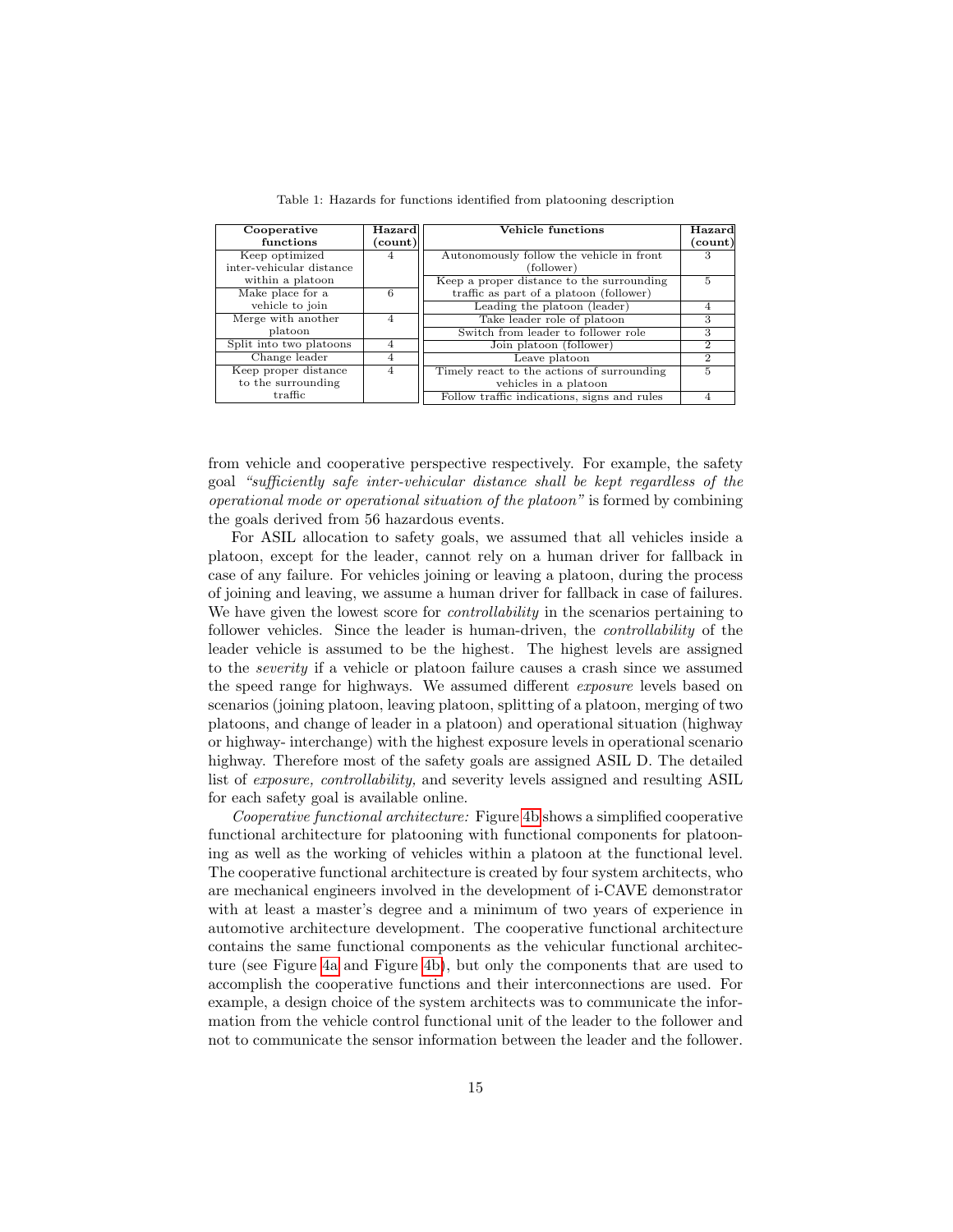Thus, in the leader, the *sensor abstraction* and *sensor fusion* class of functional components are not used for cooperative driving functions. Also, these functional components are not used for leader's own driving functions since the leader is manually driven. Therefore, in the cooperative functional architecture, in the leader block, these components are not shown for leader (see the leader block at the top of Figure [4b\)](#page-13-2).

Safety analysis: Finally, FSRs are derived by mapping safety goals to the functional architectures using fault tree analysis (FTA) [\[32\]](#page-27-9). The FTA generated 16 FSRs from the vehicle perspective and 15 FSRs from the cooperative perspective. i.e., 31 in total. The count of FSRs for each functional component is presented in Figure [5](#page-16-0) along with some example FSRs in the second column of Table [2.](#page-17-0)

## 4.1.1. Interpretation of results

In our case study, the traditional safety analysis (vehicular perspective) according to ISO 26262, resulted in 16 safety goals leading to 16 FSRs. While the proposed extension of safety analysis resulted in 9 more safety goals and 15 more FSRs, resulting in a total of 25 safety goals and 31 FSRs. The maximum number of FSRs from the vehicular perspective is associated with the vehicle control component (6 FSRs), while in the context of FSRs from the cooperative perspective, it is the V2V communication component (5 FSRs). Another interesting note is that most of the FSRs (17 out of 31; 12 from the vehicular perspective and 5 from the cooperative perspective) is assigned with ASIL D while only a relatively low number of safety goals (7 out of 25; 6 from the vehicular perspective and 1 from the cooperative perspective) as assigned with ASIL D. This difference in ASILs between safety goals and FSRs is caused by the fact that most functional safety requirements are related to multiple functional safety goals, and FSRs inherit the highest ASIL of their related safety goals.

Our count of FSRs (31 FSRs from 25 safety goals in total) is low compared to industry scenarios in which a similar count of safety goals are linked to more than 100 FSRs. We believe that the reduced number of FSRs is related to the simplicity of our vehicle functional architecture. To give perspective, a reference architecture presented in [\[47\]](#page-28-10) has 39 functional components while our simplified architecture has 8.

It is possible to have overlap of FSRs derived from both the perspectives. That is, the same FSR can be derived as a result of cooperative and vehicular perspectives. Our case study, however, did not result in any overlapping FSRs.

#### 4.2. Check fulfillment of FSRs

Following are the steps in second part of our method, depicted in Figure [3.](#page-9-0) Check for conflicts in the derived FSRs: We grouped FSRs based on their associated functional architecture component. For example 9 FSRs belong to the functional architecture component vehicle control and 3 of them is shown in Table [2](#page-17-0) (see details in the third–fifth row, first and second column). The overall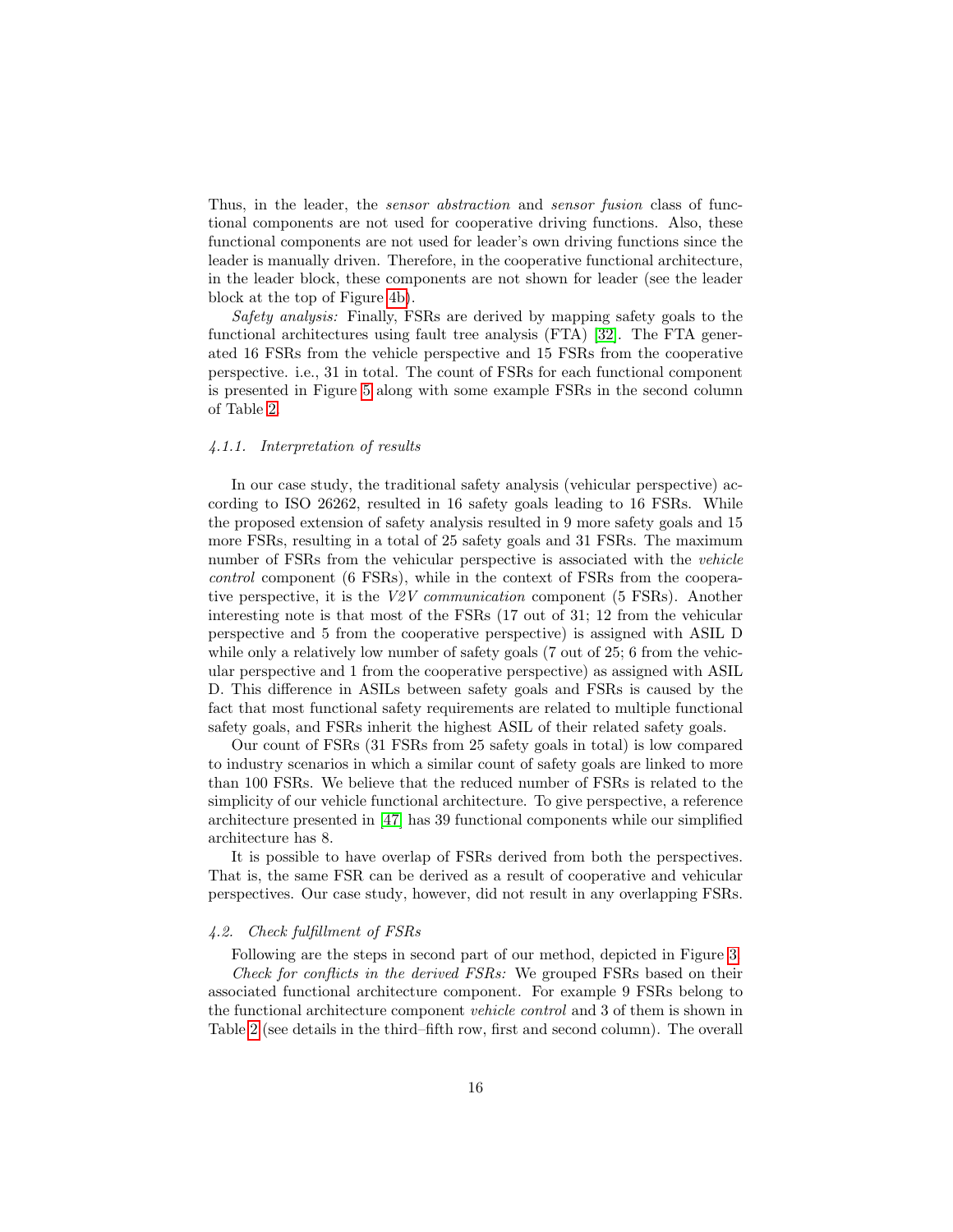count of FSRs grouped on associated component is shown in Figure [5.](#page-16-0) Within each group, we compared the descriptions of each pair of FSRs to identify potential conflicts. We did not find any conflict in the 8 groups. The complete list of FSRs grouped by functional architecture component and compared pairwise is available online. $^{11}$  $^{11}$  $^{11}$ 

Identify safety tactics for implementing each FSR: For each FSR we identified a list of applicable safety tactics. We chose the following 13 safety tactics on which the 15 most widely used safety patterns build [\[41,](#page-28-5) [54\]](#page-29-0): simplicity, substitution, sanity check, condition monitoring, comparison, diverse redundancy, replication redundancy, repair, degradation, voting, override, barrier and heartbeat [\[41,](#page-28-5) [54\]](#page-29-0).

Each safety tactic has an aim and a description of its scope [\[41\]](#page-28-5). For example, the aim of safety tactic simplicity is to "avoid failure by keeping a system as simple as possible" and its description is "Simplicity reduces system complexity. It includes structuring methods or cutting unnecessary functionality and organizing system elements or reducing them to their core safety functionality to eliminate hazards." [\[41\]](#page-28-5).

Applicable tactics for each FSR: To identify whether an implementation of a safety tactic can realize an FSR, the aim and description of the safety tactic is matched with the description of the FSR. Examples of FSRs, safety tactics that match them as well as their implementation are presented in Table [2.](#page-17-0) Table [2](#page-17-0) also shows that the first FSR listed does not match the simplicity tactic (not present in column 3) resulting from the inherent complexity of *environment* perception sensors. A complete list of the 31 FSRs and matched safety tactics is available online. FSRs under (Vehicle perspective) FSRs fulfilled (Vehicle perspective) FSRs under perspective  $\mathbf{r}$ 

<span id="page-16-0"></span>

Figure 5: The 31 FSRs, grouped by associated functional component. The total FSRs for each group is shown at the end of each stacked bar

Check for safety tactics implementations in technical architecture: Finally, to identify whether the vehicle architecture meets an FSR, we analyzed the imple-

<span id="page-16-1"></span> $^{11}\rm{https://surface.surf.nl/files/index.php/s/mSHsUmVEb19Fluz}$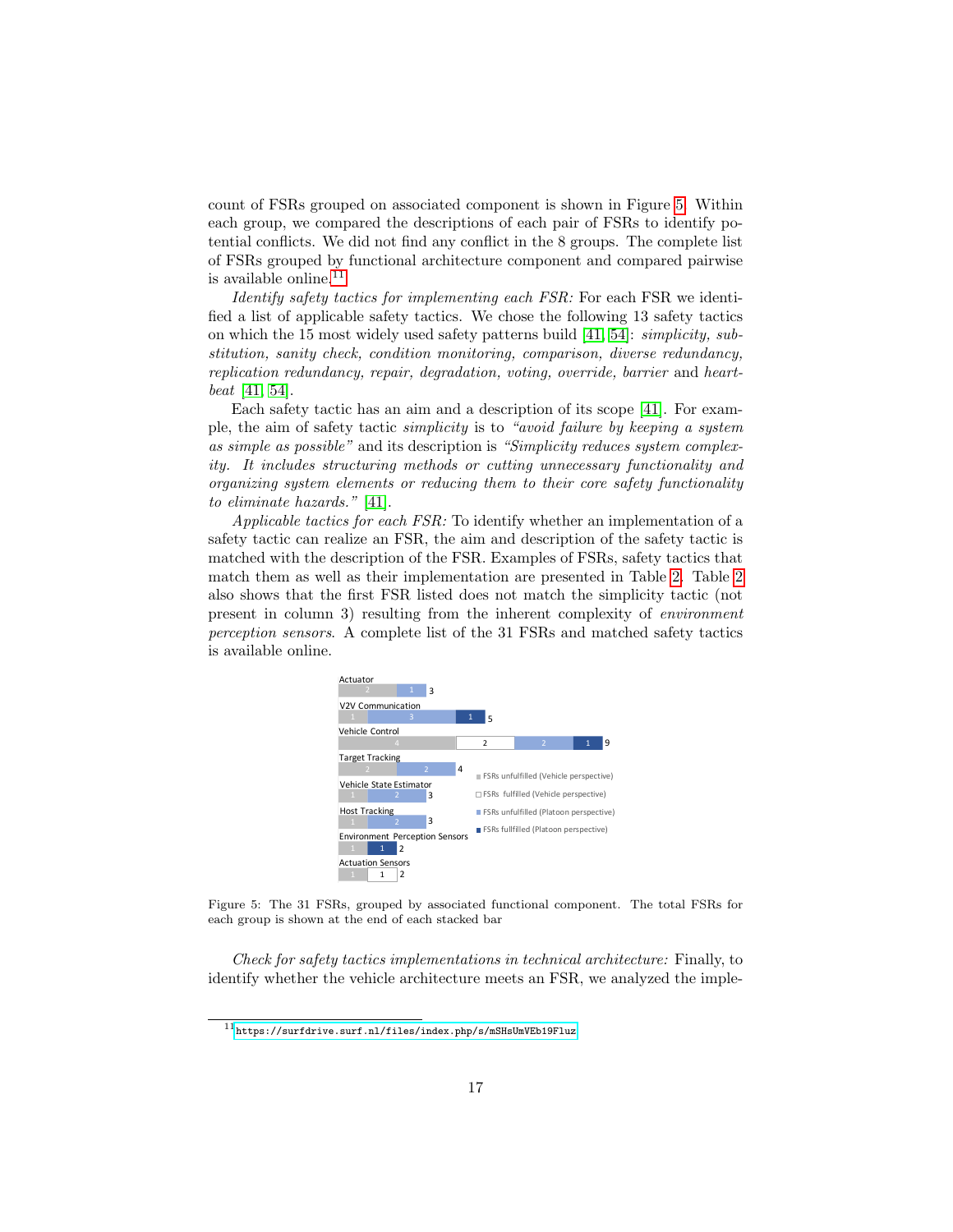|                                      | FSR                                                                                                                                                                                                            | Applied<br><b>Tactics</b>                                                               | Implementation in Technical Archi-<br>tecture                                                                                                                                                                                                                                                                                                                                                                                                                   |
|--------------------------------------|----------------------------------------------------------------------------------------------------------------------------------------------------------------------------------------------------------------|-----------------------------------------------------------------------------------------|-----------------------------------------------------------------------------------------------------------------------------------------------------------------------------------------------------------------------------------------------------------------------------------------------------------------------------------------------------------------------------------------------------------------------------------------------------------------|
| Environment<br>perception<br>Sensors | Failure<br><sub>of</sub><br>$environ-$<br>ment<br>perception<br>sensors shall not re-<br>sult in the generation<br>of incorrect informa-<br>tion on distance to the<br>surrounding<br>vehicles<br>and objects. | $Saniy$ $Check,$<br>Moniring<br>$\label{eq:1} Heartbeat, Condition$<br>Barrier,         | Cyclic Redundancy Check (CRC) for<br>messages <i>(sanity check)</i> and validity<br>time per message <i>(heartbeat)</i> is imple-<br>mented in the <i>Environment</i> perception<br>Sensors component while a watch dog is<br>implemented in the safety management<br>(condition monitoring). Software inter-<br>face for each sensor is implemented in-<br>dependent of each other to protect from<br>unintended influence between interfaces<br>$(barrier)$ . |
| Actuation<br>Sensors                 | External interference<br>shall<br>invali-<br>not<br>date/corrupt<br>data<br>actuation sen-<br>from<br>sors.                                                                                                    | Sanity<br>Check                                                                         | CRC and a message counter is imple-<br>mented                                                                                                                                                                                                                                                                                                                                                                                                                   |
| Vehicle<br>Control                   | A failure in vehicle<br><i>control</i> shall not cause<br>generation of incorrect<br>actuation signals                                                                                                         | Monitoring<br>Condition<br>Barrier,                                                     | Two independent driving modes are im-<br>plemented in <i>vehicle control</i> component.<br>One mode generate control signals (when<br>in follower role) relying on $V2V$ commu-<br><i>nication</i> and the other without relying on<br>V2V communication (barrier). A mon-<br>itor for checking correct working of (and<br>switching between) the two modes is im-<br>plemented in safety management <i>(condi-</i><br>tion monitoring).                        |
|                                      | A failure in<br>vehicle<br>control shall neither<br>inhibit nor modify the<br>input from driver to<br>further pass on.                                                                                         | ${\it Simplicity}$                                                                      | The driver input is bypassed directly to<br>Actuators.                                                                                                                                                                                                                                                                                                                                                                                                          |
|                                      | A failure in vehicle<br>control shall not cause<br>a switch to manual<br>drive mode while in<br>platooning mode                                                                                                | Monitoring<br>$\begin{bmatrix} Overide, \\ Condition \end{bmatrix}$<br>Sanity<br>Check, | A state machine based method for mode<br>selection and monitoring is implemented<br>as a part of safety management.                                                                                                                                                                                                                                                                                                                                             |
| Communication<br>V2V                 | Failure in V2V com-<br>munication shall not<br>transmit incorrect in-<br>formation to or<br>re-<br>ceive incorrect infor-<br>mation from a vehi-<br>cle joining or leaving a<br>platoon.                       | Heartbeat                                                                               | Heartbeat messages to continuously mon-<br>itor reliability of communication channel<br>are implemented in V2V Communica-<br>tion.                                                                                                                                                                                                                                                                                                                              |

<span id="page-17-0"></span>Table 2: FSRs that are found to be fulfilled in the technical architecture of i-CAVE demonstrator. FSRs in blue cells are derived from cooperative (platooning) perspective and other FSRs are derived from vehicle perspective.

mentation of the associated functional architecture component in the technical architecture of the i-CAVE demonstrator. The technical architecture of the i-CAVE demonstrator is implemented in MATLAB/Simulink. We inspected the MATLAB code as well as the Simulink state flow diagram to identify functional architecture components as well as any associated safety management system. We mapped the implementations of these functional architecture components to the safety tactics identified for each FSR to evaluate whether each FSR is fulfilled by the technical architecture. Table [2](#page-17-0) shows the FSRs that are found to be fulfilled in the technical architecture, the tactics applied from the set of applicable tactics, and how the specific combination of applied tactics fulfills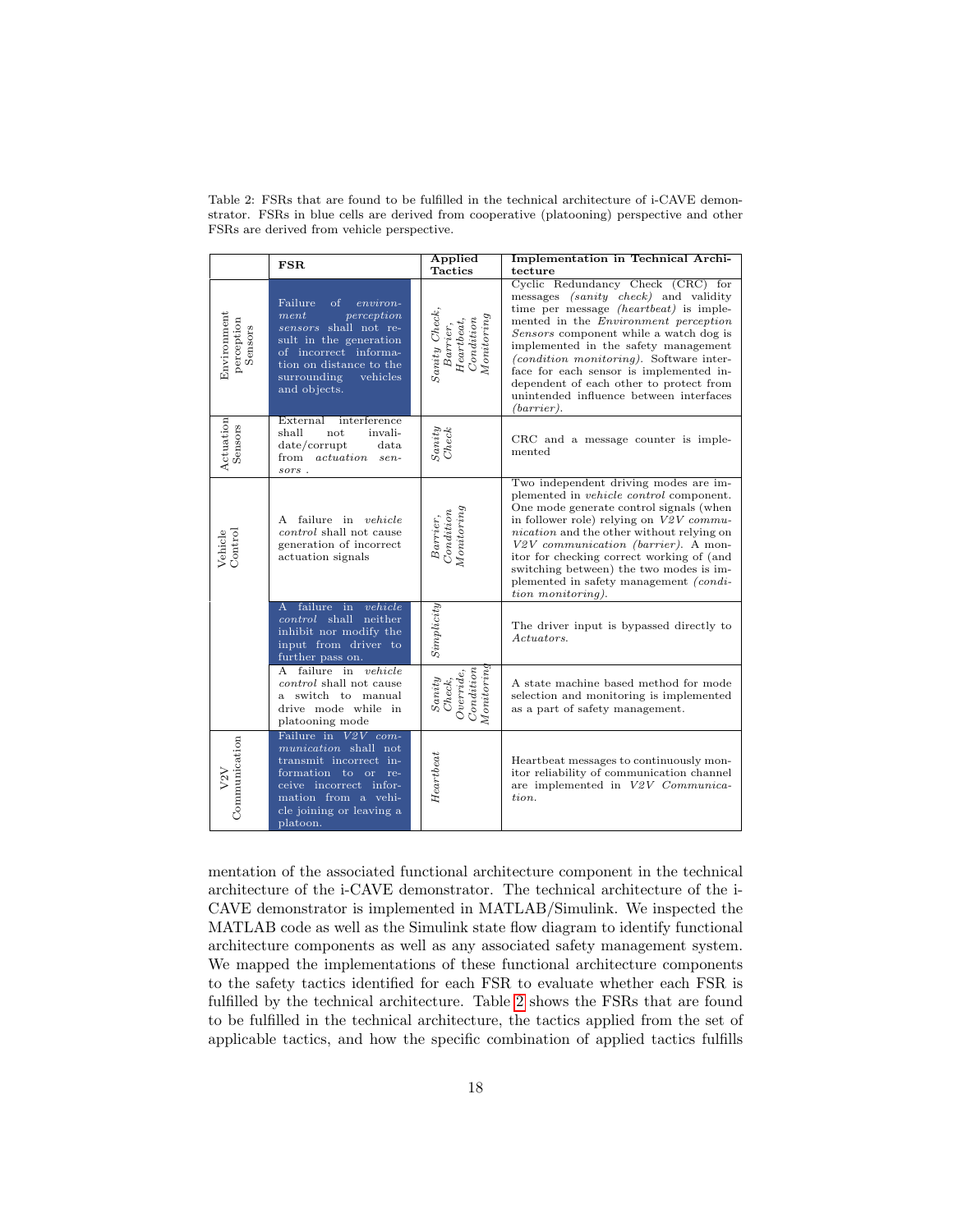the corresponding FSR. Also, an example of FSR that is found to be unfulfilled is: "A failure in Actuator (software interface) should not cause propagation of incorrect control signals to hardware actuators". A complete list of unfulfilled FSRs is available online.[12](#page-18-0)

For each functional component, Figure [5](#page-16-0) shows the count of FSRs that are realized and not realized from the vehicle as well as the platooning perspective, respectively. Recall from Section [4.1](#page-12-0) that we derived 16 and 15 FSRs from the vehicle and platooning perspective, a majority of them relate to vehicle control. Out of the 16 FSRs for the vehicle perspective, 3 FSR are fulfilled by the vehicular technical architecture and the remaining 13 FSRs are unfulfilled. Likewise, for the cooperative perspective, 3 FSRs are fulfilled and the remaining 12 FSRs are unfulfilled. We showed our results to the four system architects of the i-CAVE project. They confirmed that fulfilled FSRs are implemented and unfulfilled FSRs are not implemented in i-CAVE demonstrator. For the 25 FSRs unfulfilled by i-CAVE demonstrator, we provide a list of applicable safety patterns that can act as a starting point for the next design iteration of the technical architecture.

## 4.2.1. tation of results

Our study shows that the technical architecture meets only 6 out of 31 FSRs (with all six fulfilled FSRs presented in Table [2\)](#page-17-0). In our case study, we checked whether FSRs are fulfilled in the i-CAVE demonstrator using 13 safety tactics. The set of tactics was chosen based on their use in the 15 most widely used safety patterns [\[41\]](#page-28-5). It is possible that we might have classified some fulfilled FSRs to be unfulfilled since we considered only 13 tactics. However, the architects of the i-CAVE project agreed to our findings. This indicates that our classification was correct.

Our assessment using these safety tactics showed that, out of the 15 FSRs from the cooperative perspective, 12 were unfulfilled. Notably, we found almost as many unfulfilled FSRs from the vehicle perspective as from the cooperative perspective. An explanation for this observation relates to the capabilities of the vehicle behind the i-CAVE demonstrator. The i-CAVE demonstrator uses a Renault  $Twizy<sup>13</sup>$  $Twizy<sup>13</sup>$  $Twizy<sup>13</sup>$  which is a bare-bones two seater electric vehicle. To give perspective, the Renault Twizy is small enough  $(2338mm \times 1381mm)$  to be used in bicycle lanes, is lightweight (gross weight of 690 kilograms) and has a driving range of up to 51 kilometers. In contrast, Tesla's entry level vehicle, Model  $3<sup>14</sup>$  $3<sup>14</sup>$  $3<sup>14</sup>$  is almost double in dimension, three times in gross weight, and more than ten times in driving range. As a result, the i-CAVE demonstrator has limited features and components. Also, the demonstrator is a work-inprogress being developed iteratively by a multi-domain team. Since some parts

<span id="page-18-0"></span> $^{12}{\rm htts://surface.surf.nl/files/index.php/s/mSHsUmVEb19Fluz}$ 

<span id="page-18-1"></span> $^{13}{\rm https://www.renault.co.uk/electric-velicles/twizy/specifications.html}$ 

<span id="page-18-2"></span><sup>14</sup>https://www.tesla.com/model3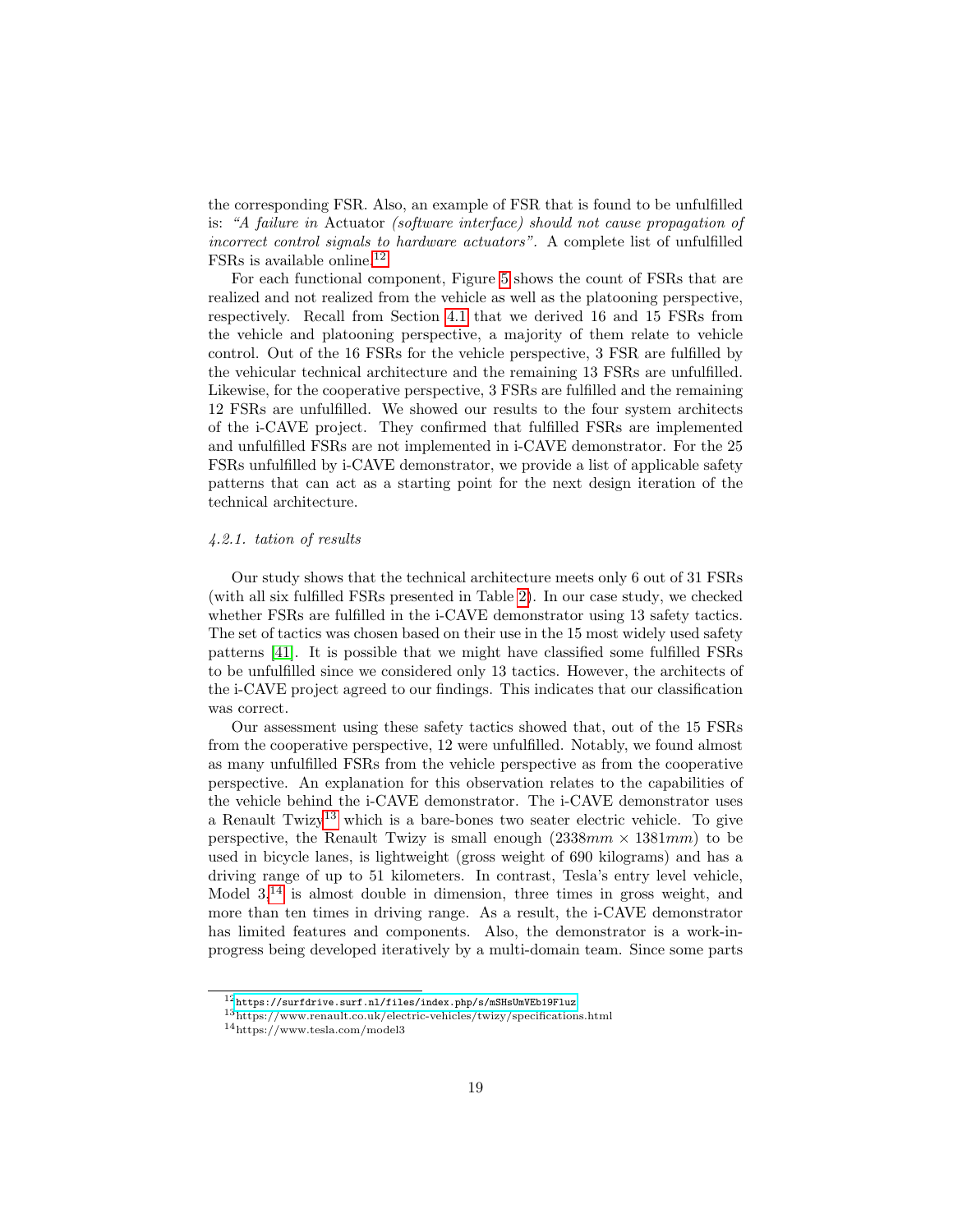of the technical architecture were not implemented during our case study, our results merely point to the missing implementations as unfulfilled FSRs in the vehicle perspective. Future iterations of the demonstrator  $15$  can use this list of unfulfilled FSRs from both the vehicle and the cooperative perspective to improve the i-CAVE technical architecture.

In summary, our case study found unfulfilled FSRs from the cooperative perspective showing the viability and applicability of the proposed method. The results of our case study show better coverage of safety goals by providing additional FSRs as compared to the ISO 26262 process [\[28\]](#page-27-1). The current safety engineering methods to derive FSRs are outlined by ISO 26262 standard [\[28,](#page-27-1) [37\]](#page-27-3) which lacks the cooperative perspective. It provided valuable insights in the context of i-CAVE project. In our case study, we found 15 FSRs from the cooperative perspective, making up 48% of all FSRs. Yet it is still a mere illustration of our method. Clearly, replications are required to verify the generalizability and scalability of our method. Nonetheless, our results corroborate the existing body of knowledge [\[17,](#page-26-1) [37,](#page-27-3) [45\]](#page-28-3) in showing that the current safety standard misses FSRs from the cooperative perspective.

The results of our case study show better coverage of safety goals by providing additional FSRs as compared to the ISO 26262 process [\[28\]](#page-27-1). The current safety engineering methods to derive FSRs are outlined by ISO 26262 standard [\[28,](#page-27-1) [37\]](#page-27-3) which lacks the cooperative perspective. In our case study, we found 15 FSRs from the cooperative perspective, making up 48% of all FSRs. Our results corroborate the existing body of knowledge [\[17,](#page-26-1) [37,](#page-27-3) [45\]](#page-28-3) in showing that the current safety standard misses FSRs from the cooperative perspective.

## <span id="page-19-0"></span>5. Discussion

We present a deeper exploration into the proposed method in terms of implicit assumptions. We describe how our solution is likely to apply to cooperative driving scenarios in real-life. Below we discuss the implicit assumptions in our method, the scalability, generalizability, and the scope of our method.

## 5.1. Assumptions

The proposed method borrows some assumptions applicable to single-vehicle and applies them to cooperative driving. These assumptions are derived from the safety engineering domain as well as the software architecture domain. For example, it is assumed that proper functional separation of the system is always possible. This results in every FSR being mapped to exactly one functional component. Such a functional separation is a standard practice in the safety engineering domain and has been followed for at least five decades [\[32\]](#page-27-9). This separation is also underlined by the product development standard in the automotive domain—ISO26262 [\[27,](#page-27-10) [28\]](#page-27-1) and automotive architecture frameworks [\[13\]](#page-26-5).

<span id="page-19-1"></span> $^{15}\mathrm{https://i-cave.nl/}$  $^{15}\mathrm{https://i-cave.nl/}$  $^{15}\mathrm{https://i-cave.nl/}$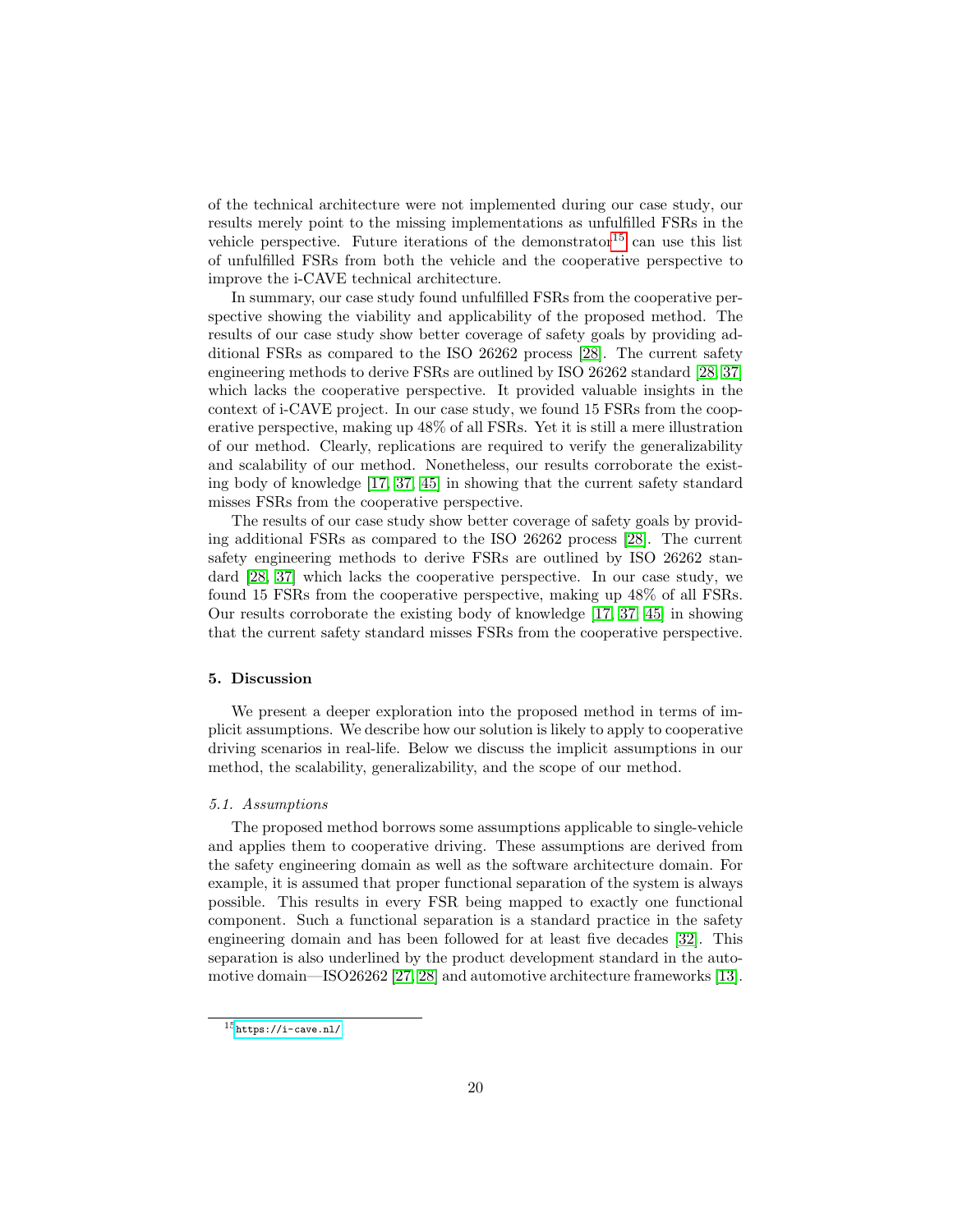Nonetheless, the applicability of this assumption in cooperative driving is not established.

Similarly, the second part of our method relies on two assumptions:  $(i)$  it is possible to map functional components to implementations in the technical software architecture; and  $(ii)$  every FSR can be fulfilled by a combination of safety tactics. Our first assumption comes from the architecture frameworks in the automotive domain [\[13\]](#page-26-5). The assumption about safety tactics stems from the architecture domain, which considers safety tactics as design primitives, and architectures are formed by the combination of design primitives [\[6\]](#page-25-2). Mature architecture assessment methods like ATAM also rely on this assumption, albeit in the context of tactics for the quality attributes they focus on [\[30,](#page-27-5) [6\]](#page-25-2). Nonetheless, the applicability of this assumption in the automotive domain is not established.

## 5.2. Applicability

Our case study presents a simplified version of real-life cooperative driving use-cases. In real-life, the proposed method should work on a bigger scale and apply to cooperative driving systems with various entities. The potential factors limiting the scalability and generalizability of a method include the complexity of the system, heterogeneity of participating systems (e.g., different types of vehicles (car and truck) and/or vehicles from different manufacturers), and inclusion of entities other than participating vehicles, like the cloud, to enable cooperative driving functionalities.

Scalability: Our method is modular, which means that it is likely to scale to complex systems. The method uses two levels of abstraction at the architecture level. The functional architecture view separates functionalities such that each component performs one unique function and collectively performs a cooperative driving function. This ensures that the safety requirements for cooperative driving functions can be allocated to individual vehicular components without entering into their implementation details. In the second part of the method, all the FSRs pertaining to one component are assessed against their implementation details. Segregation of safety requirements pertaining to each component and handling each component separately, ensures the applicability of our approach to complex systems.

Heterogeneity: The functional architecture view acts as a black box separating functional components and interaction among functional components from their implementation, making our approach agnostic of vehicle type and brand. As a result, we believe that our approach can assess the safety of cooperative driving systems that involves different kinds of vehicles (for example, platoon containing both trucks and cars) as well as different automotive brands (for example, platoon containing cars from BMW and GM) as long as the functional architectures of the participating entities are provided.

Entities other than vehicles: Entities enabling cooperative driving functionalities can be beyond participating vehicles. One such example is cloud communication. The cooperative architecture and corresponding item definition in the first phase of our approach are specifically introduced to ensure that all the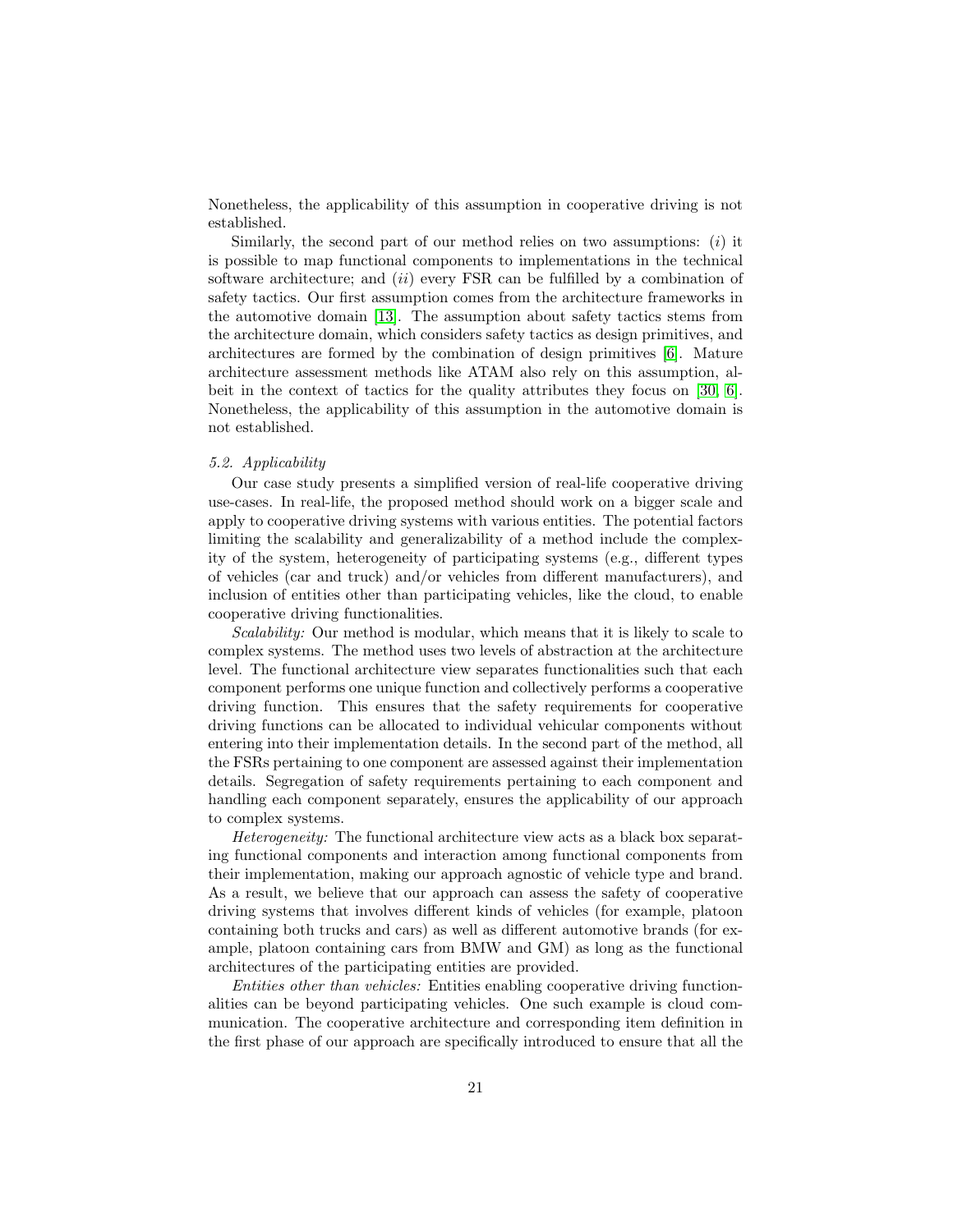entities involved in enabling cooperative functionalities are systematically considered in the safety analysis. For example, in the use cases that include cloud communication, the cloud will be a part of the cooperative architecture.

Fail-operational and fail-safe designs: Our work is designed for cooperative systems irrespective of their operational design domain and whether they are designed to be fail-operational or fail-safe [\[24,](#page-26-10) [46\]](#page-28-11). The proposed method is generic for both fail-operational as well as fail-safe systems. Our method ensures that both cooperative and vehicular perspectives are covered while deriving FSRs.

## <span id="page-21-0"></span>6. Related work

The proposed method has two parts: (i) deriving FSRs for cooperative driving and (ii) check whether each FSR is fulfilled in the technical software architecture of the vehicle. These two aspects are addressed separately in the literature, and the related research primarily stems from two domains: software architecture and safety engineering.

#### 6.1. Software architecture

A variety of architecture assessment techniques has emerged from the software architecture research community in the past three decades. These architecture assessment techniques assess the "goodness" [\[6\]](#page-25-2) of an architecture(s) with respect to some property (or a set of properties). Such properties are termed as quality attributes. Quality attributes can be divided into two broad categories: operational (e.g. reliability, performance) and development (e.g. maintainability, re-usability) [\[12\]](#page-26-4). This paper focuses on functional safety as an operational quality attribute.

The software architecture assessment techniques proposed for operational quality attributes  $[4, 20]$  $[4, 20]$  mainly use mathematical modeling  $\&$  analysis and scenarios of system operation (also known as scenario-based techniques) to uncover whether the architecture achieves the intended quality attributes sufficiently [\[9\]](#page-25-5). The assessment techniques that use mathematical modeling mainly focus on reliability and performance as quality attributes [\[44\]](#page-28-12). Some studies have shown that these techniques are not scalable and hence not suitable for complex systems of systems like cooperative driving systems that are built by multiple inter-disciplinary teams [\[44\]](#page-28-12).

The prominent scenario-based architecture assessment methods for operational quality attributes are the Architecture Trade-off Analysis Method (ATAM) [\[30,](#page-27-5) [6\]](#page-25-2), Scenario-Based software Architecture Re-engineering (SBAR) [\[8\]](#page-25-3), Software architecture Comparison Analysis Method (SCAM) [\[51\]](#page-28-4), Domain Specific software Architecture comparison Model (DoSAM) [\[10\]](#page-25-4), and Pattern-Based Architecture Reviews (PBAR) [\[22\]](#page-26-3).

PBAR is designed for light weight evaluation, primarily performed on small projects with some case studies on projects with at most 10 developers [\[22,](#page-26-3) [23\]](#page-26-11).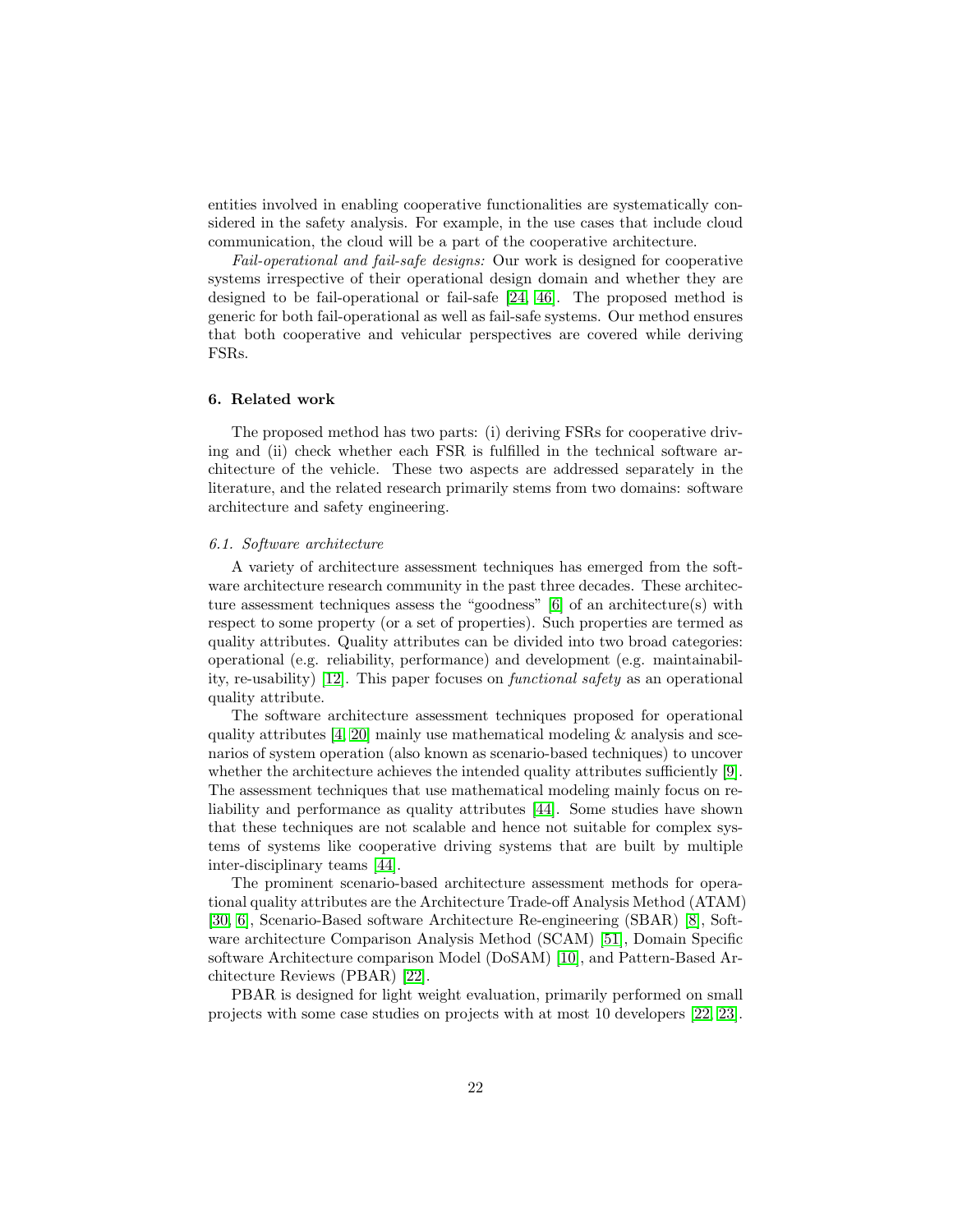It is not suitable for evaluation of complex safety-critical systems that we assess in this paper [\[22\]](#page-26-3). SCAM and DoSAM are designed for comparing different architectures rather than assessing an individual architecture [\[51,](#page-28-4) [10\]](#page-25-4). These methods grades each of the architectures under comparison on a normalized scale, typically from 0 to 100, and use this to characterize the fitness of a candidate architecture in contrast to others. SBAR is an iterative method for re-engineering of architectures for functionality based re-design [\[8\]](#page-25-3) including for architectures that might not properly separate functional concerns. We assume that the automotive architectures for our analysis are designed based on separation of functional concerns since this is a standard practice in the automotive domain, enforced by safety engineering [\[27,](#page-27-10) [28\]](#page-27-1). Moreover, SBAR suggests scenario-based techniques for development quality attributes and simulation based assessment for operational quality attributes [\[20\]](#page-26-2). In contrast we consider scenario-based methods for the operational quality attribute functional safety.

ATAM is the most mature and widely used architecture assessment method in practice [\[6\]](#page-25-2). ATAM, in its current form, is primarily used to analyze trade off among different quality attributes and to identify stress points and sensitivity points in the architecture under assessment. ATAM facilitates usage of existing knowledge in the form of tactics, which we take inspiration from and reuse in our proposed method.

ATAM considers six quality attributes, however, functional safety is not one of them [\[6\]](#page-25-2). Note that case studies of ATAM's application to safety critical domains like avionic systems [\[5\]](#page-25-6) do not stress safety as a primary quality attribute either. Even though ATAM provides some methods for scenario elicitation, it does not provide a systematic method for scenario decomposition to generate requirements for individual architecture components. This is crucial in the context of systems of systems since a scenario may lead to a multitude of requirements affecting different systems which are to interact with each other to perform the intended action(s).

In summary, within the field of software architecture, none of the software architecture assessment methods that we found are applicable for analyzing the functional safety of cooperative automotive systems.

## 6.2. Safety engineering

Now, we present related research on the application of safety engineering concepts in automotive software and system evaluation. We primarily present related research on  $(i)$  identifying FSRs in automotive settings and  $(ii)$  methods to check or ensure that a technical architecture realizes FSRs.

Identifying FSRs: Studies on deriving FSRs largely focused on the perspective of individual vehicle as a system while just a few explored the perspective of a set of vehicles as a system. Studies to derive FSRs from the vehicle perspective present different mechanisms to generate safety goals and map these to the functional architecture using safety analysis methods. For instance, Beckers et al. [\[7\]](#page-25-7) presents a model-based method to define FSRs given safety goals while Abdulkhaleq et al. [\[1\]](#page-25-8) uses system theory for safety analysis.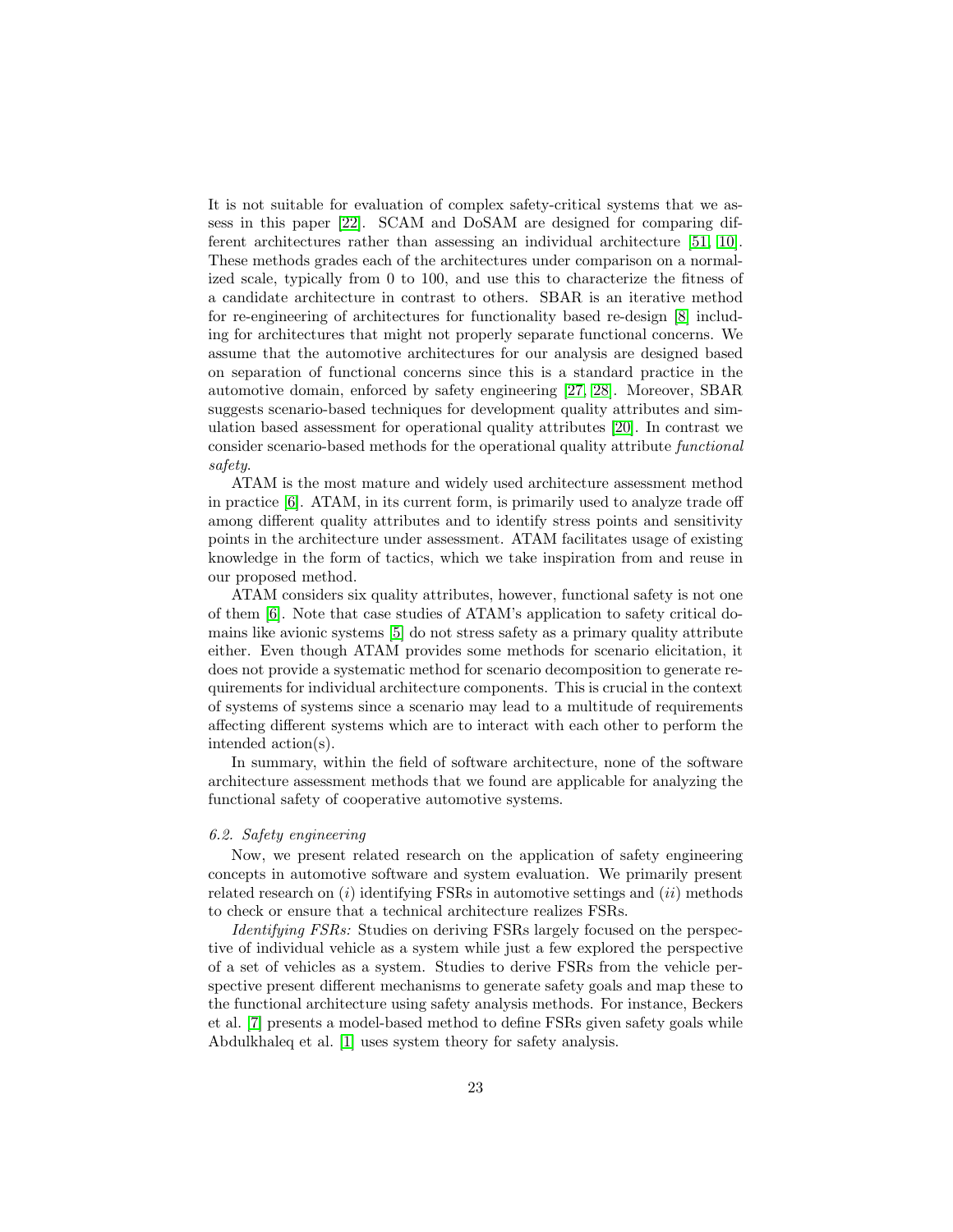Studies on cooperative driving systems try to replicate the mechanisms from an individual vehicle perspective. For example, Oscarsson et al. [\[38\]](#page-27-11) uses system theory for the safety analysis from the perspective of set of vehicles as a system. Another study proposed an alternative safety analysis technique, using possible accidents as a starting point to identify FSRs [\[52\]](#page-28-13). Our study closely follows the study by Saberi et al. [\[45\]](#page-28-3) in deriving FSRs from cooperative driving scenarios.

Checking or ensuring architecture realizes FSRs: Studies on a single vehicle perspective use many different approaches to ensure that systems satisfy FSRs. One approach uses an architecture description language for safety verification [\[15\]](#page-26-12). Martin et al. [\[36\]](#page-27-12) uses architecture patterns to incorporate FSRs in the design phase. Sljivo et al. [\[48\]](#page-28-14) presents a methodology for fulfillment of FSRs at design time using design patterns and contracts. Other approaches use formal methods to verify that systems satisfy FSRs, although the solutions do not scale [\[2,](#page-25-9) [11,](#page-26-13) [35\]](#page-27-13).

Ensuring fulfillment of FSRs as part of a cooperative system is challenging [\[39\]](#page-28-2). A majority of works on cooperative systems proposes a reference architecture from a system of systems viewpoint [\[39\]](#page-28-2). Some other solutions look at specific architecture components in specific cooperative scenarios, thereby missing high-level insights [\[17\]](#page-26-1).

To the best of our knowledge these studies, with their scope of complete system architecture, focus on fulfilling FSRs during the design phase. This paper, in contrast, focuses on checking for the fulfillment of FSRs on existing architectures or when designing architectures.

#### <span id="page-23-0"></span>7. Threats to validity

Our proposed method and the findings from the case study are susceptible to threats relating to human participation and choice of techniques. Below, we present potential threats and our attempts at mitigating them.

Cognitive bias: Several steps of our proposed method and the related case study rely on the expert opinions of architects. This step may have resulted in cognitive bias [\[55\]](#page-29-1) in relation to human judgment. To mitigate this threat, for every step that required human judgment, we consulted at least three experts (in addition to the first two authors), who performed the steps independently. For example,  $(i)$  the cooperative functional architecture was created from the vehicle architecture and scenario descriptions, in consultation with four expert system architects, independently  $(ii)$  two of the authors independently checked for conflicts among FSRs; and (iii) The validity of the safety goals depends on the decomposition of a scenario description to functions. The decomposition of the scenario description to functions was validated by the third author, who is an expert in functional decomposition with over five years of industry experience in the functional safety domain and a participant in the development of the automotive industry's functional safety standards ISO 26262 and ISO 21448.

Technical bias: To generate FSRs, we chose fault tree analysis [\[32\]](#page-27-9) as the safety analysis technique. The choice of other techniques, like failure mode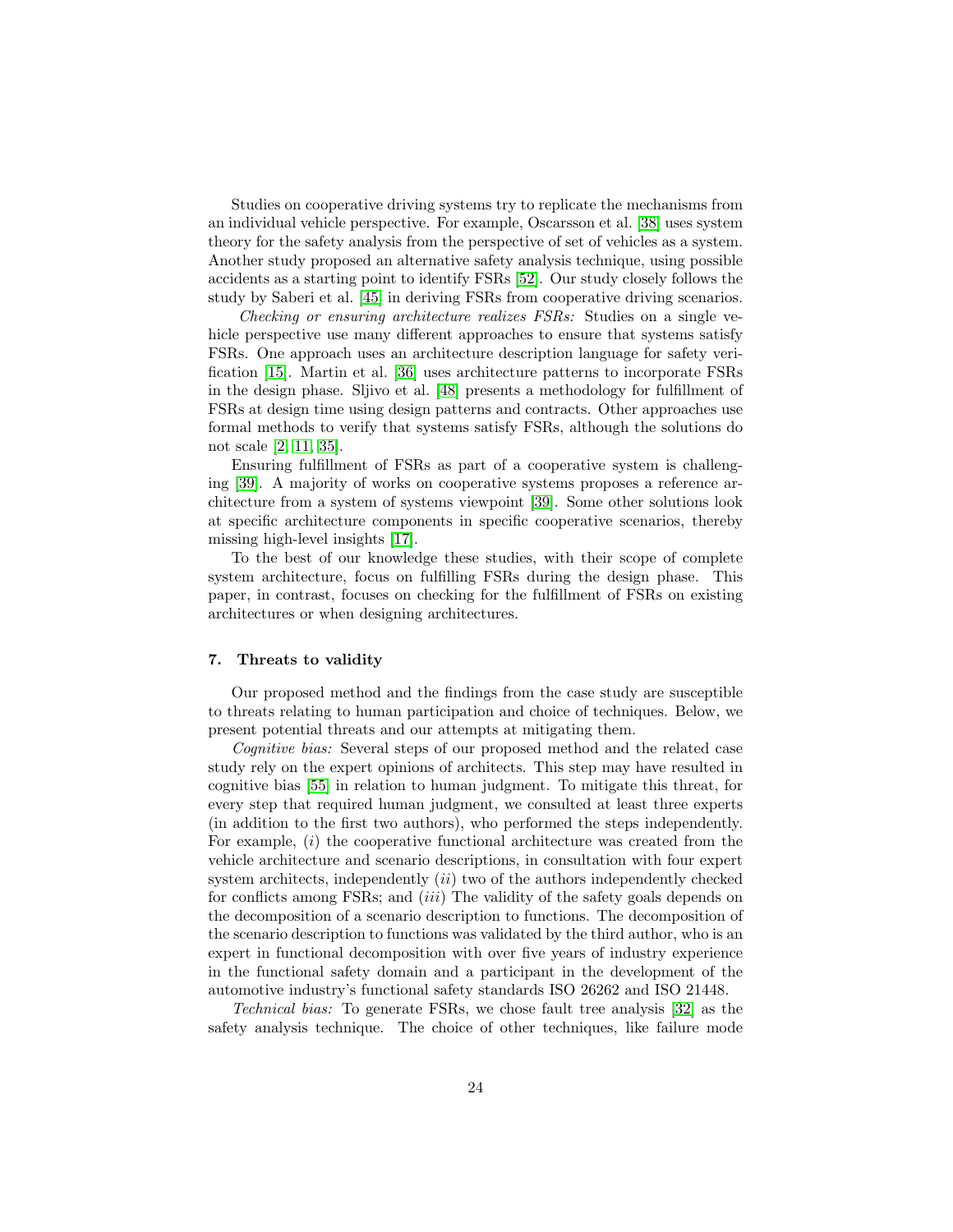effect analysis [\[49\]](#page-28-9), may influence the outcome. We need empirical studies to check whether the choice of safety analysis technique introduces differences in findings.

Choice of safety tactics: In our case study, we checked whether the FSRs are fulfilled in the i-CAVE demonstrator using 13 safety tactics. The safety tactics are chosen based on their use in the 15 most widely used safety patterns [\[42,](#page-28-7) [41\]](#page-28-5). This list of safety tactics is not complete and defines the scope of our case study.

#### <span id="page-24-0"></span>8. Future work

Our work is an initial step in the direction of functional safety assessment for cooperative driving. This section presents potential future directions.

Cyber-security alongside functional safety: Cyber-security is a prominent directions to explore in cooperative driving alongside functional safety. The connected nature of cooperative driving increases the potential attack surfaces and can compromise the system's functional safety. Integral approaches that consider safety and security together are a potential future research direction.

Hardware topology: Functional safety is often achieved via hardware architecture or a combination of hardware and software. The second part of our method focused only at the software level. Extending the second part of the approach to address functional safety requirements that are fulfilled specifically in hardware topology and the combination of hardware and software is the logical next step of the proposed approach.

ASILs for safety tactics: Currently, safety tactics are not associated with ASIL levels. This means that, from the current taxonomy of safety tactics, we can only conclude whether a tactic addresses an FSR rather than whether it addresses the FSR at the specific level of ASIL. Augmenting safety tactics with ASILs is a potential future research direction. This will allow prioritizing FSRs based on the risk associated with them. This may also be a step towards a trade-off analysis where each FSR can be traded off with other requirements based on the risk associated.

Alternative architecture abstraction levels: Currently, the second part of our approach, checking fulfillment of FSRs, uses the technical architecture view. It can be argued that a higher level of architecture abstraction than the technical architecture view can be used instead. We plan to evaluate this in the future.

Finally, our method adapts existing solutions for addressing functional safety in the context of cooperative driving scenarios. Alternative methods to check for unfulfilled FSRs will be an interesting direction to explore.

## <span id="page-24-1"></span>9. Conclusion

This paper investigated whether the architecture of a single vehicle meets the functional safety requirements for cooperative driving. We proposed a method to ensure that an automotive architecture is functionally safe to operate in given scenarios. The proposed method derives functional safety requirements for a cooperative driving scenario and checks whether they are fulfilled in the technical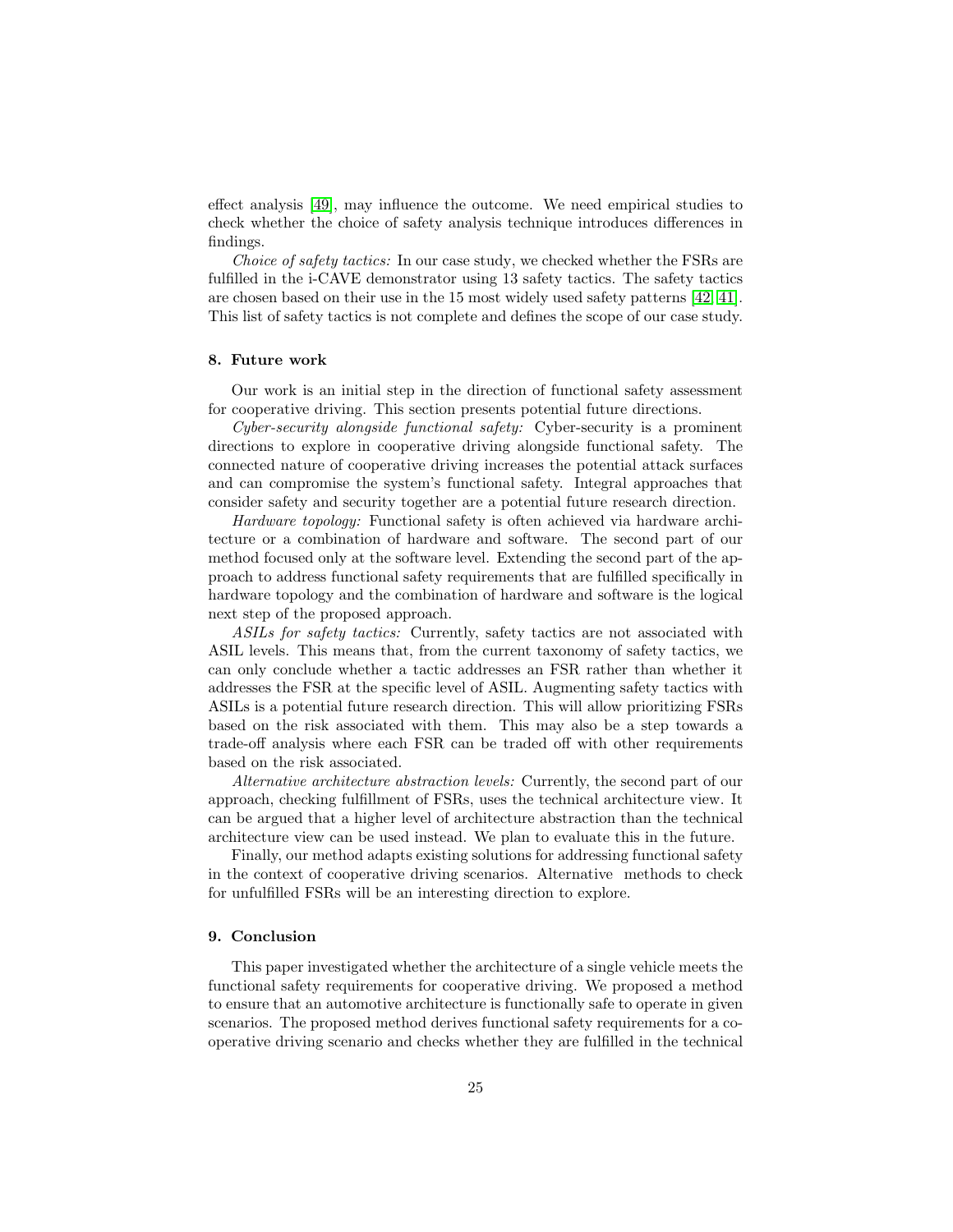architecture of a vehicle. The method is a combination of methods adapted from the safety engineering and software architecture domains. We show the usability of our method for a cooperative driving scenario, platooning, on a real-life academic prototype, resulted in uncovering functional safety requirements that were not fulfilled by the software architecture. Our method is motivated by and reinforces the notion that functional safety should not be an afterthought in the design of automotive architectures rather be used for defining the architecture of the automotive system.

#### References

- <span id="page-25-8"></span>[1] Abdulkhaleq, A., Wagner, S., Lammering, D., Boehmert, H., Blueher, P.: Using STPA in compliance with ISO 26262 for developing a safe architecture for fully automated vehicles. arXiv preprint arXiv:1703.03657 (2017)
- <span id="page-25-9"></span>[2] Althoff, M., Dolan, J.M.: Online verification of automated road vehicles using reachability analysis. IEEE Transactions on Robotics  $30(4)$  (2014)
- <span id="page-25-0"></span>[3] Alvarez, P., Lerga, I., Serrano, A., Faulin, J.: Considering congestion costs and driver behaviour into route optimisation algorithms in smart cities. In: International Conference on Smart Cities. pp. 39–50. Springer (2017)
- <span id="page-25-1"></span>[4] Babar, M.A., Zhu, L., Jeffery, R.: A framework for classifying and comparing software architecture evaluation methods. In: 2004 Australian Software Engineering Conference. Proceedings. IEEE (2004)
- <span id="page-25-6"></span>[5] Barbacci, M., Clements, P.C., Lattanze, A., Northrop, L., Wood, W.: Using the architecture tradeoff analysis method (atam) to evaluate the software architecture for a product line of avionics systems: A case study. Tech. rep., Carnegie-mellon Univ Pittsburgh PA Software Engineering Inst (2003)
- <span id="page-25-2"></span>[6] Bass, L., Clements, P., Kazman, R.: Software architecture in practice. Addison-Wesley Professional (2012)
- <span id="page-25-7"></span>[7] Beckers, K., Côté, I., Frese, T., Hatebur, D., Heisel, M.: Systematic derivation of functional safety requirements for automotive systems. In: (Safe-Comp). Springer (2014)
- <span id="page-25-3"></span>[8] Bengtsson, P., Bosch, J.: Scenario-based software architecture reengineering. In: Proceedings. Fifth International Conference on Software Reuse. IEEE (1998)
- <span id="page-25-5"></span>[9] Bengtsson, P., Lassing, N., Bosch, J., van Vliet, H.: Architecture-level modifiability analysis (alma). Journal of Systems and Software 69(1-2) (2004)
- <span id="page-25-4"></span>[10] Bergner, K., Rausch, A., Sihling, M., Ternité, T.: Dosam-domain-specific software architecture comparison model. In: Quality of Software Architectures and Software Quality. Springer (2005)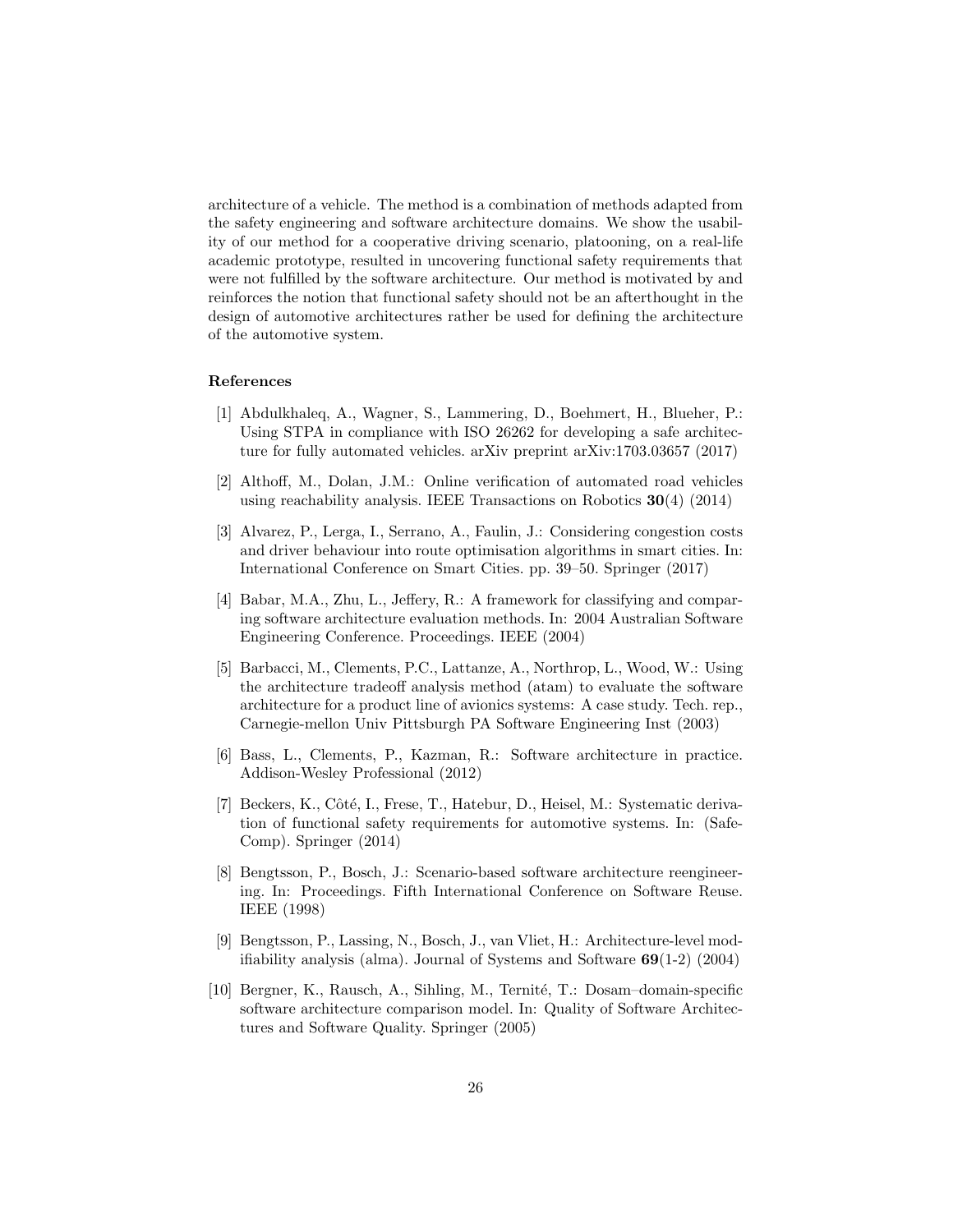- <span id="page-26-13"></span>[11] Bhatti, Z.E., Roop, P.S., Sinha, R.: Unified functional safety assessment of industrial automation systems. IEEE Transactions on Industrial Informatics (2016)
- <span id="page-26-4"></span>[12] Bosch, J., Molin, P.: Software architecture design: evaluation and transformation. In: Proceedings ECBS'99. IEEE Conference and Workshop on Engineering of Computer-Based Systems. IEEE (1999)
- <span id="page-26-5"></span>[13] Broy, M., Gleirscher, M., Kluge, P., Krenzer, W., Merenda, S., Wild, D.: Automotive architecture framework: Towards a holistic and standardised system architecture description. IEEE Computer 42(12) (2009)
- <span id="page-26-6"></span>[14] Bucaioni, A., Pelliccione, P.: Technical architectures for automotive systems. In: (ICSA). IEEE (2020)
- <span id="page-26-12"></span>[15] Cuenot, P., Ainhauser, C., Adler, N., Otten, S., Meurville, F.: Applying model based techniques for early safety evaluation of an automotive architecture in compliance with the iso 26262 standard (2014)
- <span id="page-26-8"></span>[16] Dajsuren, Y., van den Brand, M. (eds.): Automotive Systems and Software Engineering: State of the Art and Future Trends. Springer International Publishing (2019)
- <span id="page-26-1"></span>[17] Dajsuren, Y., Loupias, G.: Safety analysis method for cooperative driving systems. In: (ICSA). IEEE (2019)
- <span id="page-26-7"></span>[18] Dajsuren, Y.: On the design of an architecture framework and quality evaluation for automotive software systems. Ph.D. thesis, Department of Mathematics and Computer Science, Eindhoven University of Technology (2015)
- <span id="page-26-0"></span>[19] Davila, A.: Report on fuel consumption. SARTRE, Deliverables (2013)
- <span id="page-26-2"></span>[20] Dobrica, L., Niemela, E.: A survey on software architecture analysis methods. IEEE Transactions on software Engineering 28(7) (2002)
- <span id="page-26-9"></span>[21] Fu, Y.: Fault injection mechanisms for validating dependability of automotive systems. Master's thesis, Eindhoven University of Technology (2018)
- <span id="page-26-3"></span>[22] Harrison, N., Avgeriou, P.: Pattern-based architecture reviews. IEEE software 28(6) (2010)
- <span id="page-26-11"></span>[23] Harrison, N.B., Avgeriou, P.: Using pattern-based architecture reviews to detect quality attribute issues-an exploratory study. In: Transactions on Pattern Languages of Programming III. Springer (2013)
- <span id="page-26-10"></span>[24] Hasan, S.: Fail-Operational and Fail-Safe Vehicle Platooning in the Presence of Transient Communication Errors. Ph.D. thesis, Mälardalen University (2020)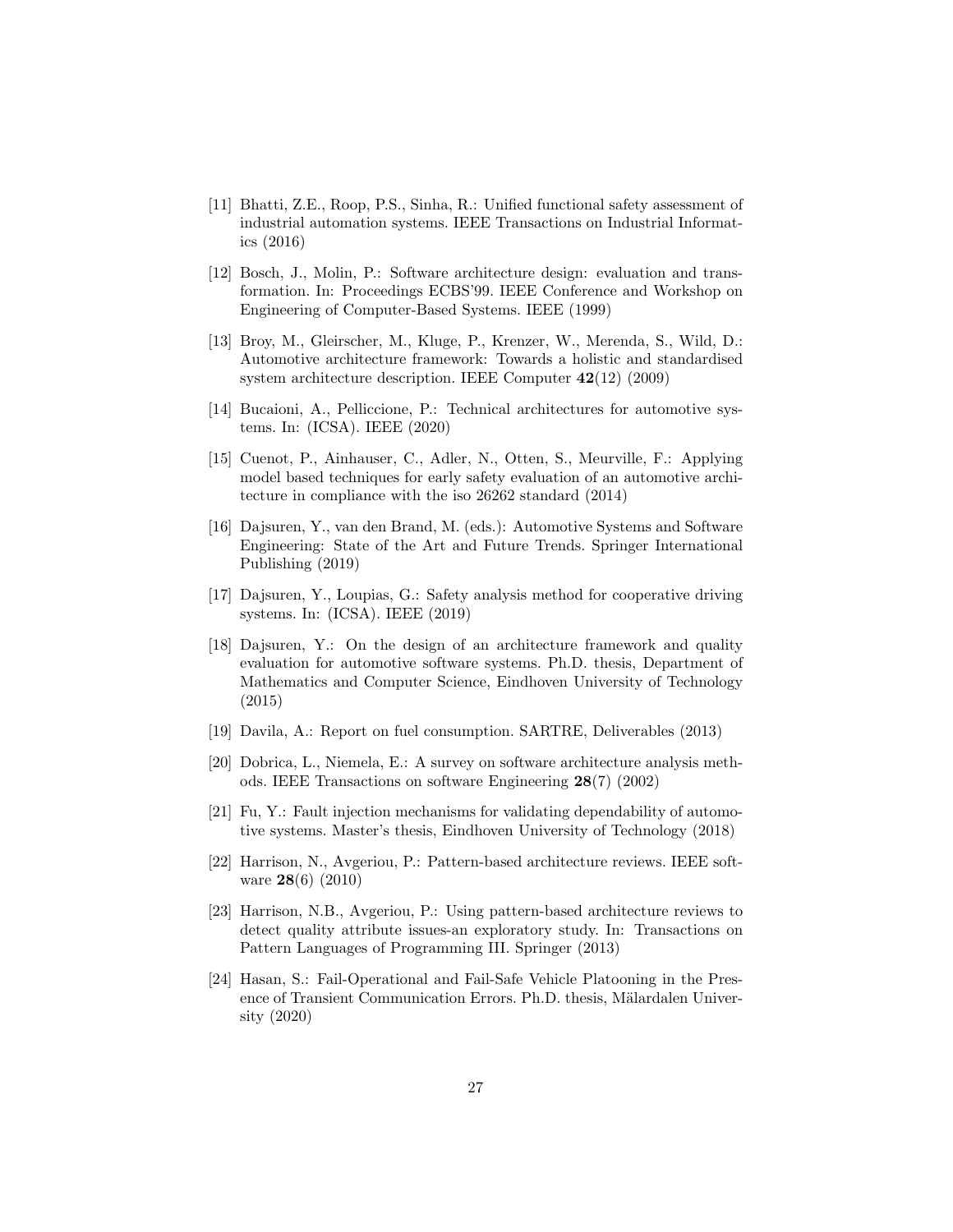- <span id="page-27-8"></span>[25] Hommes, Q.V.E.: Review and assessment of the iso 26262 draft road vehicle-functional safety. Tech. rep., SAE Technical Paper (2012)
- <span id="page-27-7"></span>[26] IEC: IEC functional safety and IEC 61508. Standard, International Electrotechnical Commission (2010)
- <span id="page-27-10"></span>[27] ISO: ISO 26262: 2011 - Road vehicles – Functional safety. Standard, International Organization for Standardization (2011)
- <span id="page-27-1"></span>[28] ISO: ISO 26262: 2018 - Road vehicles – Functional safety. Standard, International Organization for Standardization (2018)
- <span id="page-27-6"></span>[29] ISO: ISO/PAS 21448: 2019 - Road vehicles — Safety of the intended functionality. Standard, International Organization for Standardization (2019)
- <span id="page-27-5"></span>[30] Kazman, R., Klein, M., Barbacci, M., Longstaff, T., Lipson, H., Carriere, J.: The architecture tradeoff analysis method. In: Proceedings. Fourth IEEE International Conference on Engineering of Complex Computer Systems. IEEE (1998)
- <span id="page-27-4"></span>[31] Kochanthara, S., Rood, N., Cleophas, L., Dajsuren, Y., van den Brand, M.: Semi-automatic architectural suggestions for the functional safety of cooperative driving systems. In: (ICSA-C). IEEE (2020)
- <span id="page-27-9"></span>[32] Lee, W.S., Grosh, D.L., Tillman, F.A., Lie, C.H.: Fault tree analysis, methods, and applications a review. IEEE transactions on reliability 34(3) (1985)
- <span id="page-27-0"></span>[33] Liang, K.Y., Mårtensson, J., Johansson, K.H.: Heavy-duty vehicle platoon formation for fuel efficiency. Transactions on Intelligent Transportation Systems (2015)
- <span id="page-27-2"></span>[34] Mallozzi, P., Pelliccione, P., Knauss, A., Berger, C., Mohammadiha, N.: Autonomous vehicles: State of the art, future trends, and challenges. In: Automotive Systems and Software Engineering. Springer (2019)
- <span id="page-27-13"></span>[35] Mallozzi, P., Sciancalepore, M., Pelliccione, P.: Formal verification of the on-the-fly vehicle platooning protocol. In: (SERENE). Springer (2016)
- <span id="page-27-12"></span>[36] Martin, H., Ma, Z., Schmittner, C., Winkler, B., Krammer, M., Schneider, D., Amorim, T., Macher, G., Kreiner, C.: Combined automotive safety and security pattern engineering approach. Reliability Engineering & System Safety (2020)
- <span id="page-27-3"></span>[37] Nilsson, J., Bergenhem, C., Jacobson, J., Johansson, R., Vinter, J.: Functional safety for cooperative systems. Tech. rep., SAE Technical Paper (2013)
- <span id="page-27-11"></span>[38] Oscarsson, J., Stolz-Sundnes, M., Mohan, N., Izosimov, V.: Applying systems-theoretic process analysis in the context of cooperative driving. In: (SIES) (2016)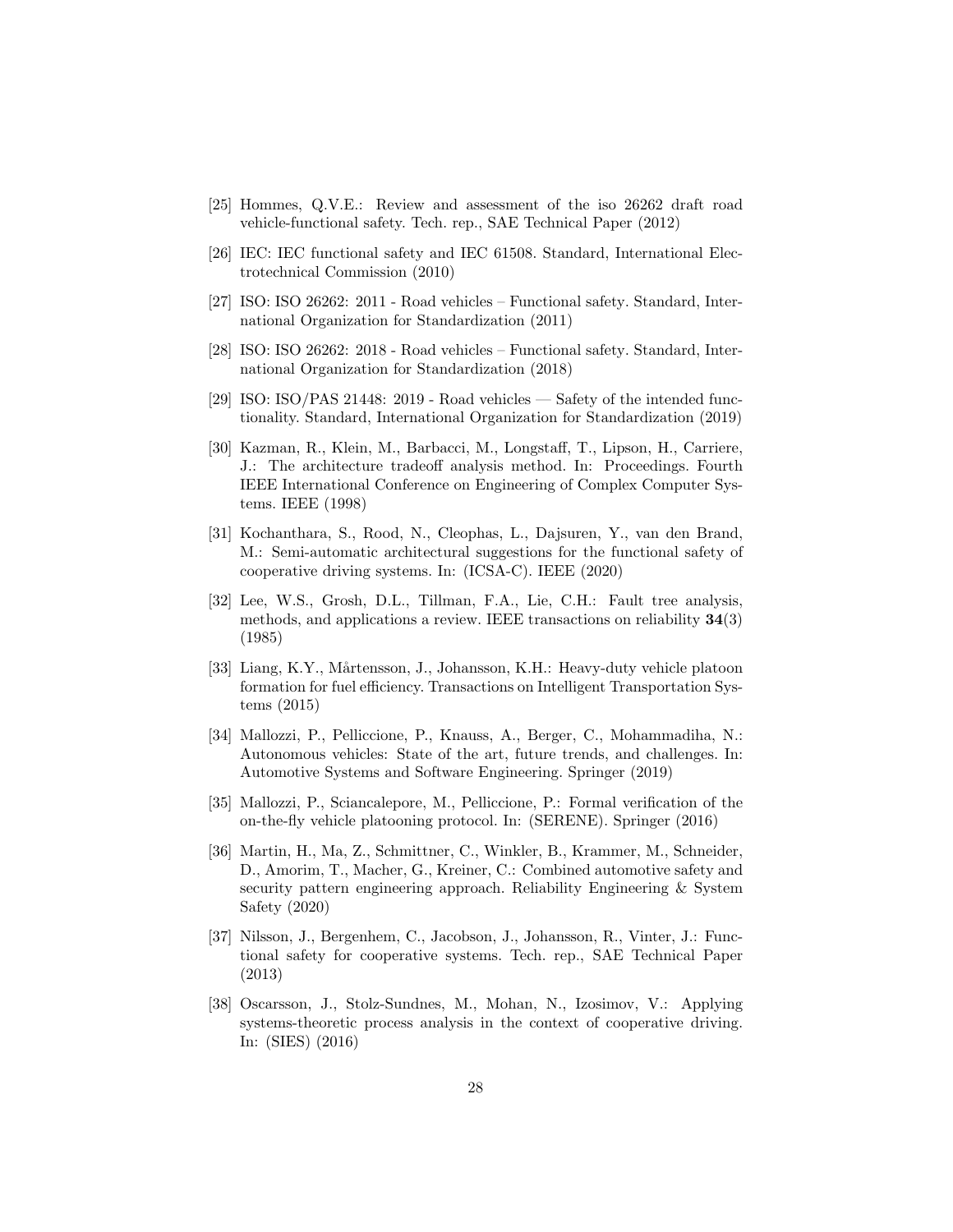- <span id="page-28-2"></span>[39] Pelliccione, P., Knauss, E., Ågren, S.M., Heldal, R., Bergenhem, C., Vinel, A., Brunnegård, O.: Beyond connected cars: A systems of systems perspective. Science of Computer Programming 191 (2020)
- <span id="page-28-1"></span>[40] Ploeg, J.: Analysis and design of controllers for cooperative and automated driving (2014)
- <span id="page-28-5"></span>[41] Preschern, C., Kajtazovic, N., Kreiner, C.: Building a safety architecture pattern system. EuroPLoP '13, ACM (2015)
- <span id="page-28-7"></span>[42] Preschern, C., Kajtazovic, N., Kreiner, C., et al.: Catalog of safety tactics in the light of the iec 61508 safety lifecycle. In: Proceedings of VikingPLoP 2013 Conference (2013)
- <span id="page-28-8"></span>[43] Riel, A., Kreiner, C., Messnarz, R., Much, A.: An architectural approach to the integration of safety and security requirements in smart products and systems design. CIRP annals  $67(1)$ , 173–176 (2018)
- <span id="page-28-12"></span>[44] Roy, B., Graham, T.N.: Methods for evaluating software architecture: A survey. School of Computing TR 545 (2008)
- <span id="page-28-3"></span>[45] Saberi, A.K., Barbier, E., Benders, F., van den Brand, M.: On functional safety methods: A system of systems approach. In: (SysCon). IEEE (2018)
- <span id="page-28-11"></span>[46] Sawade, O., Schulze, M., Radusch, I.: Robust communication for cooperative driving maneuvers. IEEE Intelligent Transportation Systems Magazine 10(3), 159–169 (2018)
- <span id="page-28-10"></span>[47] Serban, A.C., Poll, E., Visser, J.: A standard driven software architecture for fully autonomous vehicles. In: (ICSA-C) (April 2018)
- <span id="page-28-14"></span>[48] Sljivo, I., Uriagereka, G.J., Puri, S., Gallina, B.: Guiding assurance of architectural design patterns for critical applications. Journal of Systems Architecture (2020)
- <span id="page-28-9"></span>[49] Stamatis, D.H.: Failure mode and effect analysis: FMEA from theory to execution. Quality Press (2003)
- <span id="page-28-6"></span>[50] Staron, M.: Automotive software architectures. Automot. Softw. Archit (2017)
- <span id="page-28-4"></span>[51] Stoermer, C., Bachmann, F., Verhoef, C.: Scam: The software architecture comparison analysis method. Tech. rep., Carnegie-mellon Univ Pittsburgh PA Software Engineering Inst (2003)
- <span id="page-28-13"></span>[52] Stoltz-Sundnes, M.: Stpa-inspired safety analysis of driver-vehicle interaction in cooperative driving automation (2019)
- <span id="page-28-0"></span>[53] Trego, T., Murray, D.: An analysis of the operational costs of trucking. In: Transportation Research Board 2010 Annual Meetings CD-ROM. Washington, DC. vol. 18, p. 20 (2010)